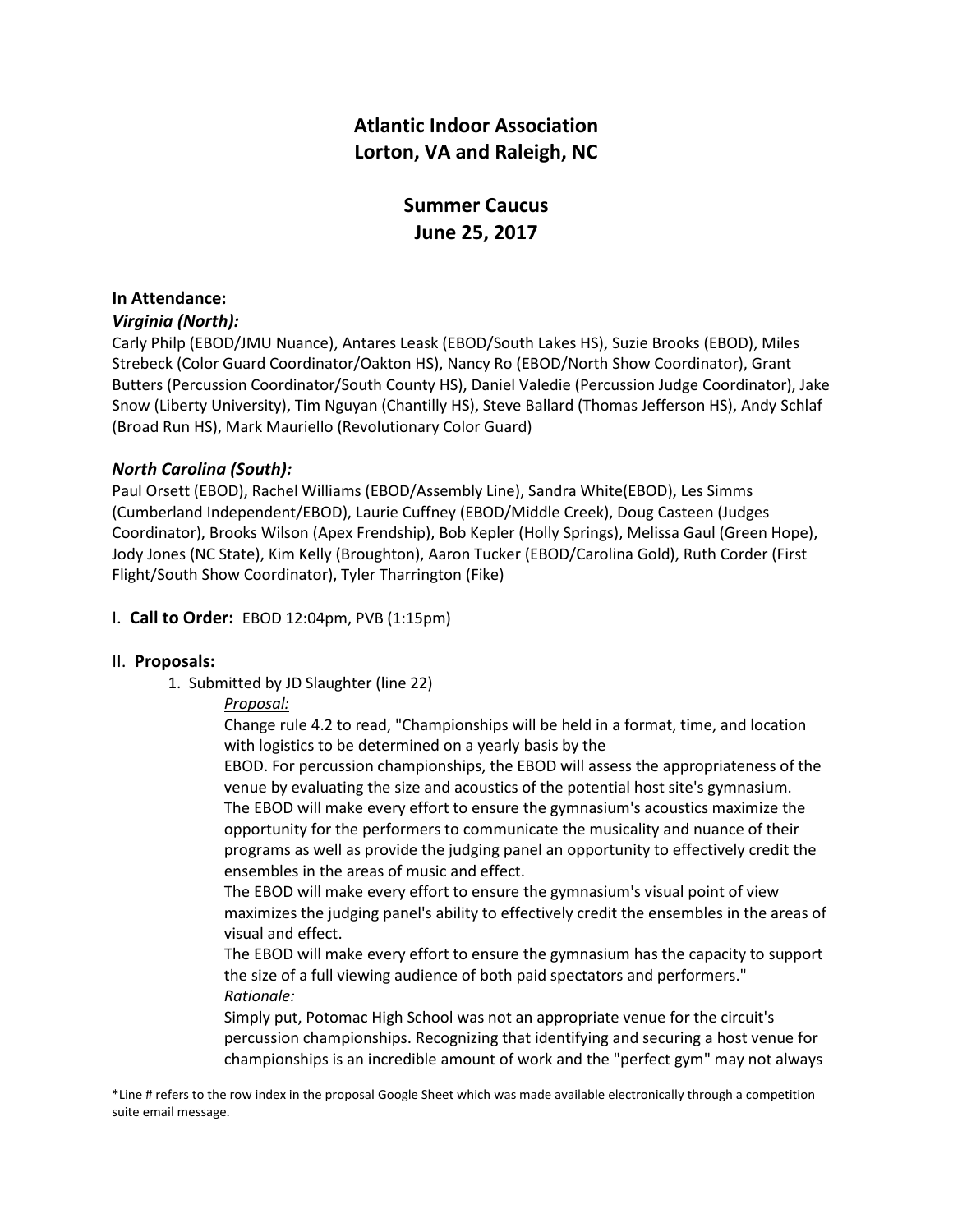be available, we need to do more to ensure we are selecting a suitable host for the most important event on the circuit's calendar each year. Many months of hard work were completely lost in that gymnasium. The students did not have an opportunity to fully showcase their programs from a musical standpoint and I don't believe the judges had the opportunity to fully credit those performances.

I understand that the proposed language may already be implied within the intent of the original words, but I think it's important to raise the idea of stating it explicitly. *Financial Impact:*

Any potential costs associated with securing a more appropriate venue. *EBOD Discussion:* Best practice not a by-law change. Not supported.

**Withdrawn**

2. Submitted by JD Slaughter (line 23)

# *Proposal:*

Percussion Division: Add a formal mechanism allowing member ensembles to provide judge feedback (e.g. google form after competitions).

*Rationale:*

We should be following WGI's lead on this process. This tool could provide the judging coordinator with valuable information regarding how to focus the the development of AIA's judging cadre and when making decisions on who to retain for the judging pool. *Financial Impact:*

None

*EBOD discussion:*

Not supported. Not a rules or by-laws change. This is a best practice change. We completely support the idea of getting more percussionist involved. **Withdrawn**

3. Submitted by Miles Strebeck North EBOD (line 24)

# *Proposal:*

Add to Article XI – Amendments

1. Semantic and Grammatical Changes: Any changes to the By-Laws for semantic and grammatical errors can be made with approval of the Governance Board without a formal amendment process.

2. Clarity changes: Any changes to the By-Laws for the sake of clarity without substantive changes to the By-Laws can be made with approval of the Governance Board without a formal amendment process. These changes will be highlighted and made public to AIA membership organizations.

# *Rationale:*

Permits obvious and necessary clarifications without having to wait for next General Meeting.

*Financial Impact:*

None

*EBOD Discussion:*

Illegal. Not supported.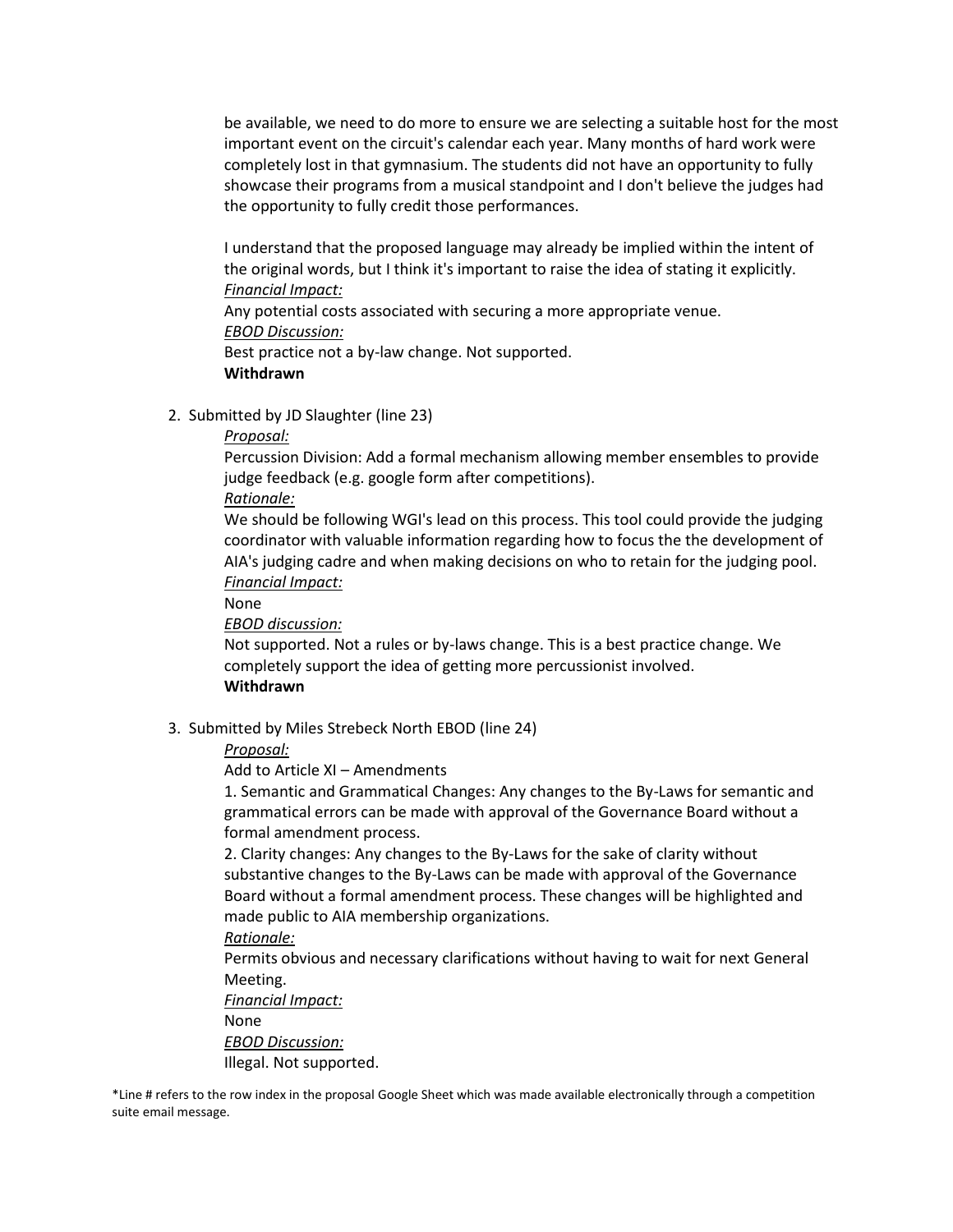#### **Withdrawn**

- 4. Submitted by Miles Strebeck North EBOD (line 25)
	- *Proposal:*

Eliminate prelims from CG Championships Add to Article II - Organization B. AIA has two regions. The North region centered primarily in Virginia; and the South Region centered primarily in North Carolina.

*Rationale:*

Provide clarity and accuracy to governing documents.

*Financial Impact:*

None

*EBOD Discussion:* 

Do we need to be that specific? What about expansion? This could become more important in the future. Friendly amendment to make it more general. AIA has two regions; North and South. Member units may choose to compete in either region. Support with friendly amendment.

### *Vote:*

**Motion to move forward with friendly amendment to the September meeting. Yea – 22 Nay- 0 Abs- 0 Motion carries.** 

5. Submitted by Miles Strebeck North EBOD (line 26)

*Proposal:*

Revise Article III – Membership

a. Any bona fide organization sponsoring one or more color guard, percussion or winds units of a competitive nature is eligible for membership upon receipt of the membership application and dues. Members may register between November 1st and February 1st. Membership is granted for a period of registration from date of registration through the following October 31.

c. To be a member in "good standing," a unit must have competed in the **current** (**previous)** contest season sponsored by AIA and must have a current **(zero)** balance. *Rationale:*

Provide clarity and accuracy to governing documents.

*Financial Impact:*

None

*EBOD Discussion:*

Support with the friendly amendments in bold

*Vote:*

**Motion to move forward to the September meeting. Yea – 22 Nay- 0 Abs- 0**

- **Motion carries.**
- 6. Submitted by Miles Strebeck North EBOD (line 27)

*Proposal:*

Revise Article IV - Meetings (full text provided to EBOD to be distributed) A. Move voting section from Officers to meetings and rephrase .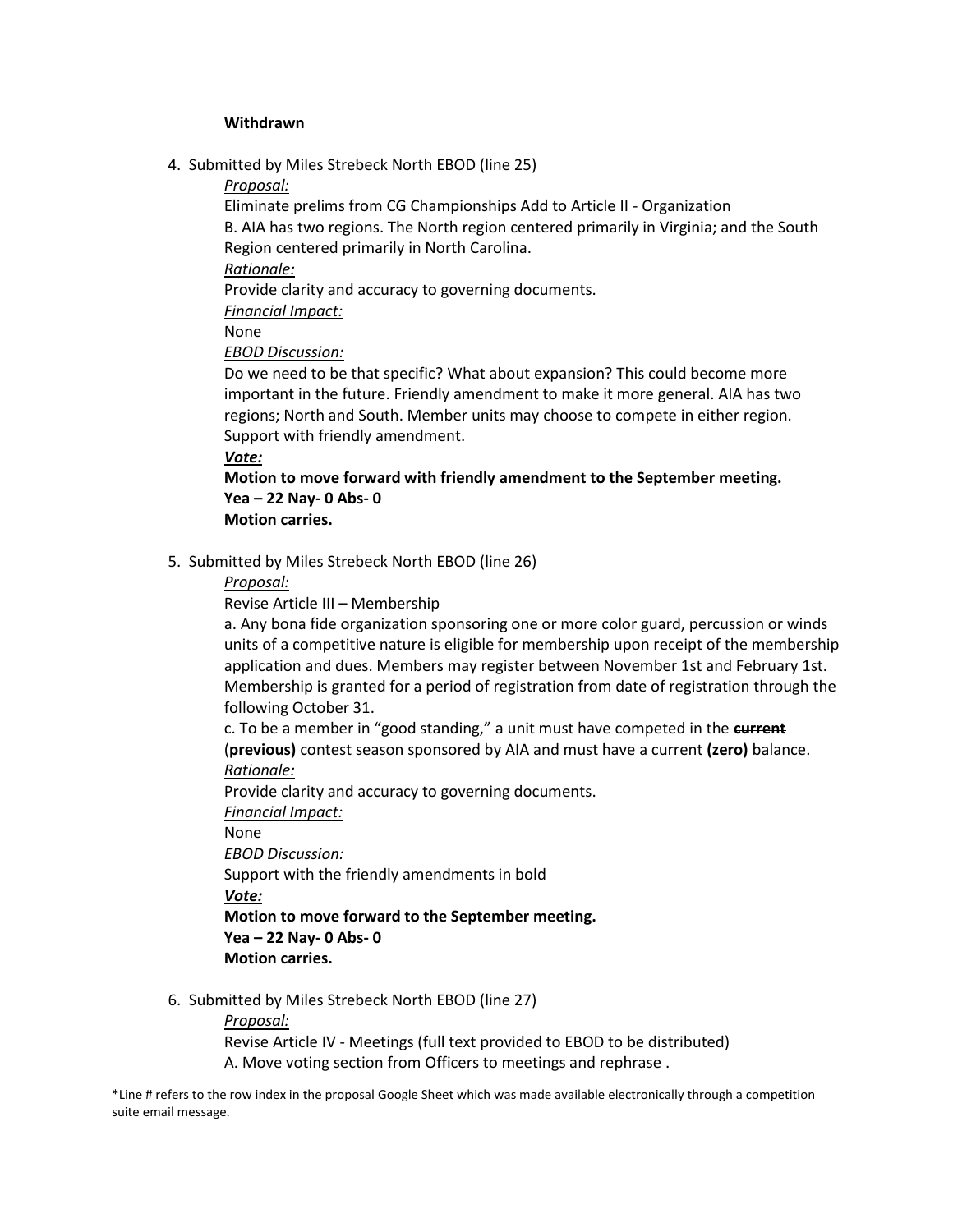B. Add AIA will hold two meetings open to all member organizations: a caucus meeting to be held in the month of June and a general meeting to be held in the month of September.

C. The Caucus meeting serves for organizations to bring up points of change they wish to see in AIA. Each proposal will be presented by the member organization who submitted the proposal, or their appointee, in person. Following the presentation, discussion will commence solely focused on the proposal at hand. Each proposal will be withdrawn, tabled until the September meeting, or voted on. The person presenting may request their proposal be withdrawn at any time. Approved proposals will be noted and presented at the September meeting for voting by the PVB of that election. *Rationale:*

Provide clarity and accuracy to governing documents.

*Financial Impact:*

None

*EBOD Discussion:*

Support. Documents what we already do.

*Vote:*

# **Motion to move forward to the September meeting. Yea – 21 Nay- 0 Abs- 1 Motion carries.**

7. Submitted by Miles Strebeck North EBOD (line 28)

*Proposal:*

Rephrase Article V - Officers, D. Elections. 2. Regional PVB Each regional PVB will elect its region's EBOD. *Rationale:* Provide clarity and accuracy to governing documents. *Financial Impact:* None *EBOD Discussion:* Support. Documents what we already do. *Vote:* **Motion to move forward to the September meeting. Yea – 19 Nay- 0 Abs- 3 Motion carries.**

8. Submitted by Miles Strebeck North EBOD (line 29)

*Proposal:* Add to Article V - Officers, E. Voting, 5. Contested election The candidate receiving a simple majority of votes. *Rationale:* Provide clarity and accuracy to governing documents. *Financial Impact:* None *EBOD Discussion:* Change from majority to simple majority. Support.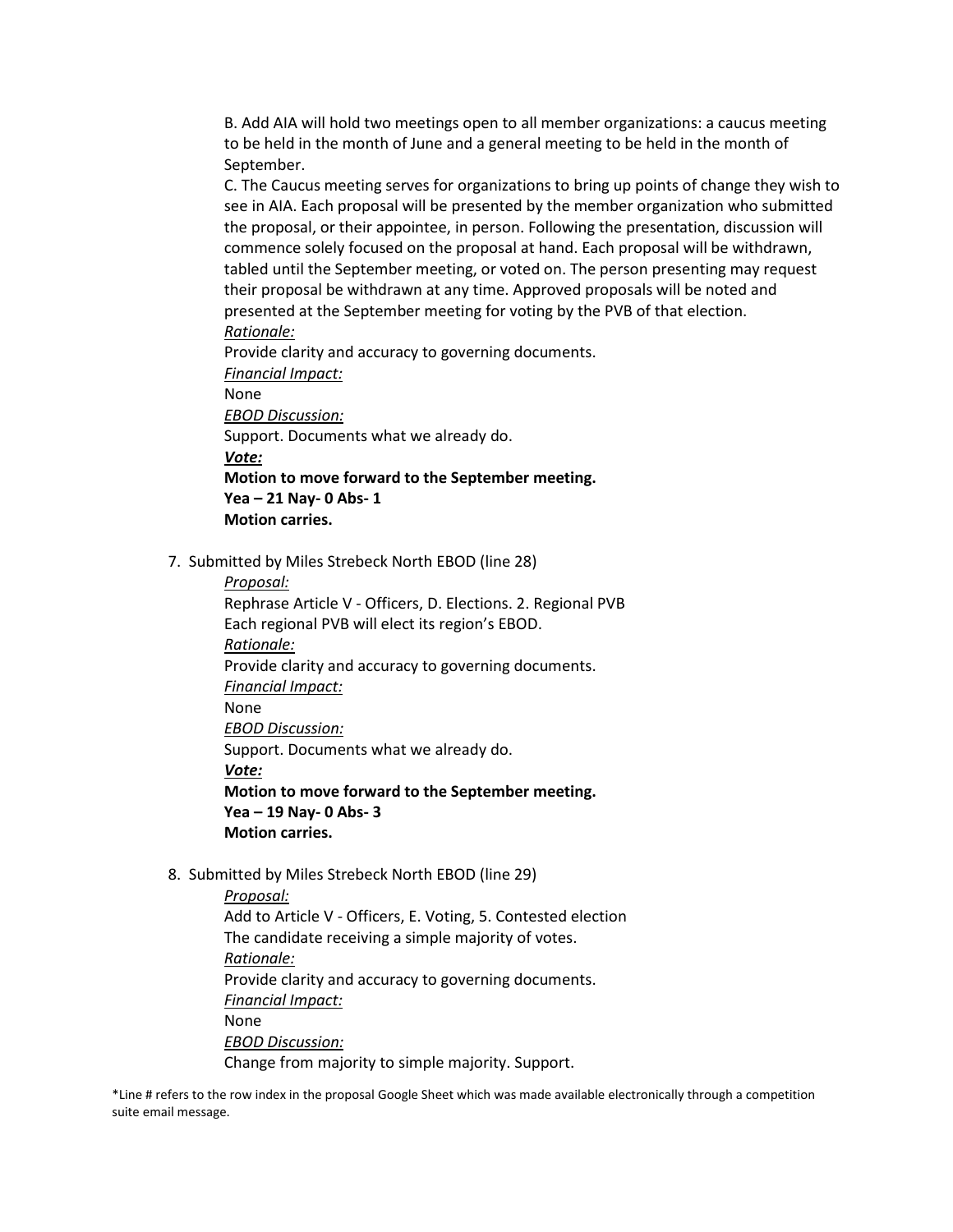*Vote:*

# **Motion to move forward to the September meeting Yea – 21 Nay- 0 Abs-0 Motion carries.**

9. Submitted by Miles Strebeck North EBOD (line 30)

*Proposal:*

Add to Article V - Officers, F. Removal of Officers, 3. Emergency The ED will determine emergency voting procedures. If the ED is removed, the presidents of each region will coordinate an emergency vote. *Rationale:* Provides provisions for an emergency election. *Financial Impact:* None *EBOD Discussion:* Clarity. Support. *Vote:* **Motion to move forward to the September meeting. Yea – 21 Nay- 0 Abs- 0 Motion carries.**

10. Submitted by Miles Strebeck North EBOD (line 31)

*Proposal:*

Revise Article VII. A. 10. Must attend…

Must attend all Caucus (June) and General (September) AIA meetings during term (with exceptions for extenuating circumstances), and actively participate in AIA contests including circuit championships. *Rationale:*

Not all board members are available to attend every meeting; provision provides for exceptions.

*Financial Impact:*

None

*EBOD Discussion:*

Support. This is what we currently do. *Vote:*

**Motion to move forward to the September meeting. Yea – 21 Nay- 0 Abs- 0 Motion carries.** 

11. Submitted by Miles Strebeck North EBOD (line 32)

# *Proposal:*

Add to Article VII. A. 11. Must attend…

Must attend online EBOD meetings which take place on designated evenings during the season (January-April) (with exceptions for extenuating circumstances).

*Rationale:*

Not all board members are available to attend every meeting; provision provides for exceptions.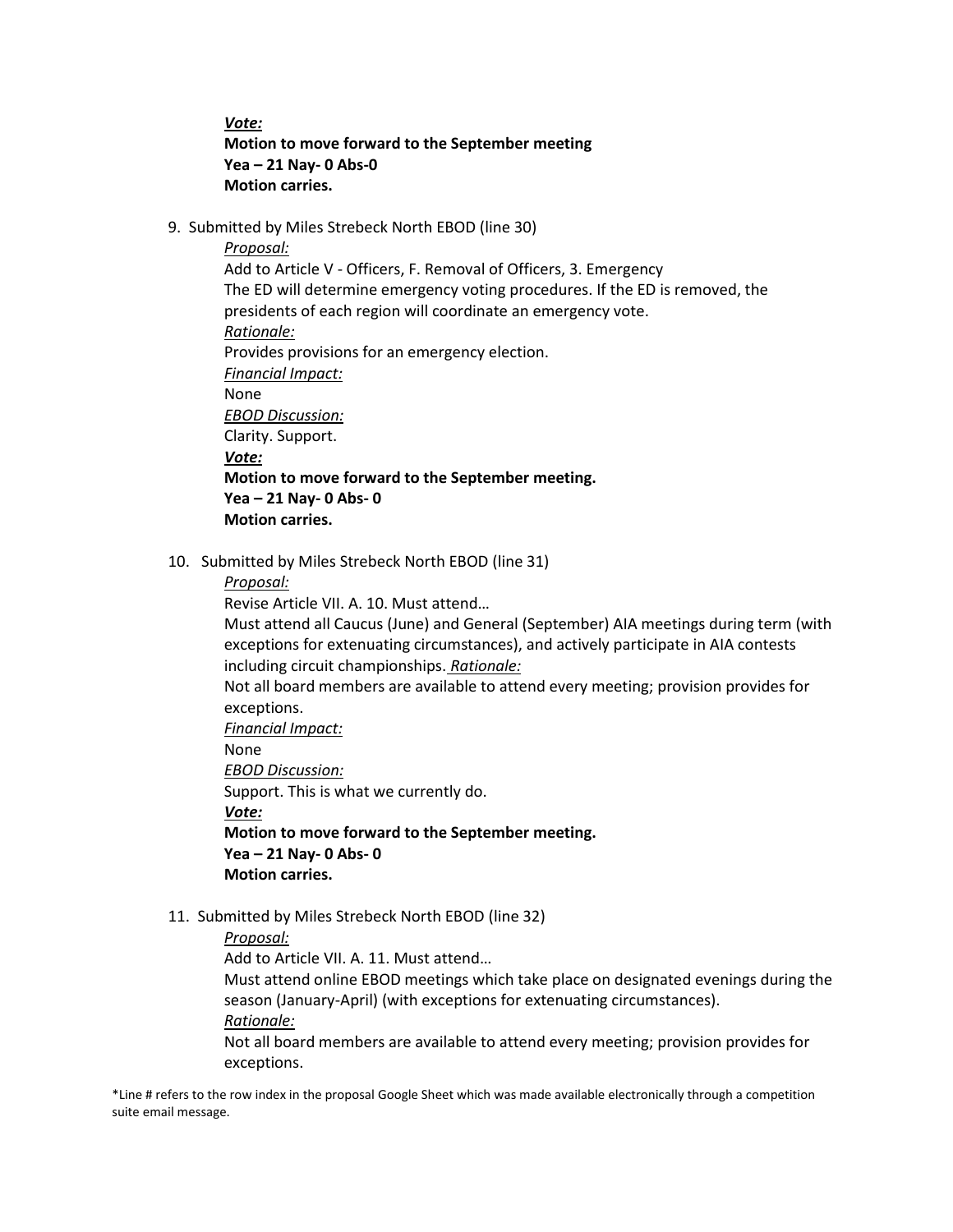*Financial Impact:*  None *EBOD Discussion:* Support. This is what we currently do. *Vote:* **Motion to move forward to the September meeting. Yea – 21 Nay- 0 Abs- 0 Motion carries.**

- 12. Submitted by Miles Strebeck North EBOD (line 33)
	- *Proposal:*

Strike Article VII. A. 14. The resumes of each EBOD member will be posted on the AIA website.

*Rationale:*

This provision has not been followed in the past, and is no longer relevant as North and South regional EBODs should be familiar to their members.

*Financial Impact:* None *EBOD Discussion:* Support. *Vote:* **Motion to move forward to the September meeting. Yea – 21 Nay- 0 Abs- 0 Motion carries.** 

13. Submitted by Miles Strebeck North EBOD (line 34)

*Proposal:* Amend Article VII. A. ED. 8. C. Coordinate design of additional AIA items for sale to all entities familiar with the organization *Rationale:* We do not expect the ED to do the actual design, just coordination of design. *Financial Impact:* None *EBOD Discussion:* Support. This is what we currently do. *Vote:* **Motion to move forward to the September meeting. Yea – 21 Nay- 0 Abs- 0 Motion carries.**

14. Submitted by Miles Strebeck North EBOD (line 35)

*Proposal:* Add new By-law Upon the dissolution of this organization, assets shall be distributed for one or more exempt purposes within the meaning of Section 501(c)(3) of the Internal Revenue Code,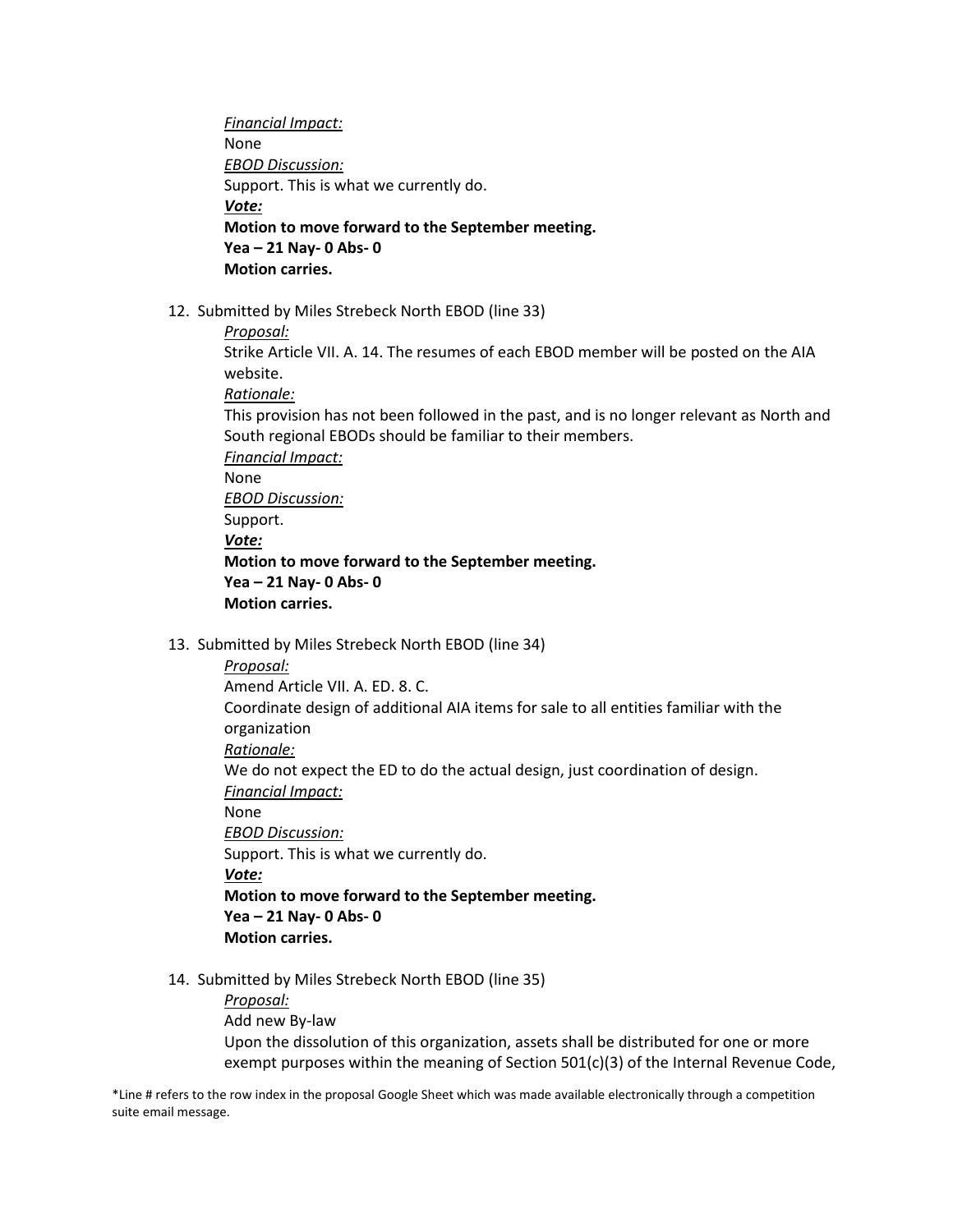or corresponding section of any future federal tax code, and shall be distributed to the ED for the sole purpose of scholarship in the marching arts activity. *Rationale:*

This provides for a dissolution of assets should the organization cease to exist. Open to revising where money goes.

*Financial Impact:* None *EBOD Discussion:* Support. We need to have this information of in our by-laws. *Vote:* **Motion to move forward to the September meeting. Yea – 20 Nay- 1 Abs- 0 Motion carries**

15. Submitted by Miles Strebeck North EBOD (line 36)

### *Proposal:*

Add Rule and Regulation to Section 2. All performing members must wear protective footwear at a show site except when entering, on, and exiting the performance area and warm-up areas. Any unit not doing so will be subject to a verbal warning. Upon repeated or egregious violations, an organization may be no longer considered in good standing subject to the enforcement of its region's EBOD.

*Rationale:*

Show hosts and AIA need liability coverage. Performers must protect themselves before and after performing.

*Financial Impact:*

None

*EBOD Discussion:*

Support. For safety of performers. This conflicts with our definition of member in good standing. Friendly amendment an organization may be penalized subject to the EBOD. *Vote:*

**Motion to move forward with friendly amendment to the September meeting. Yea – 21 Nay- 0 Abs- 0 Motion carries.**

16. Submitted by Miles Strebeck North EBOD (line 37)

*Proposal:*

Clarify Rules and Regulations 1.2.

To be eligible for membership, organizations must submit an application annually. Any member organization that submits its application after January 1st will be assessed a \$50 late fee. Any registration submitted after February 1st will not be accepted; however, the unit may register for AIA sanctioned contests as a non-member. *Rationale:*

Brings rules and regulations in line with By-Laws *Financial Impact:* None *EBOD Discussion:*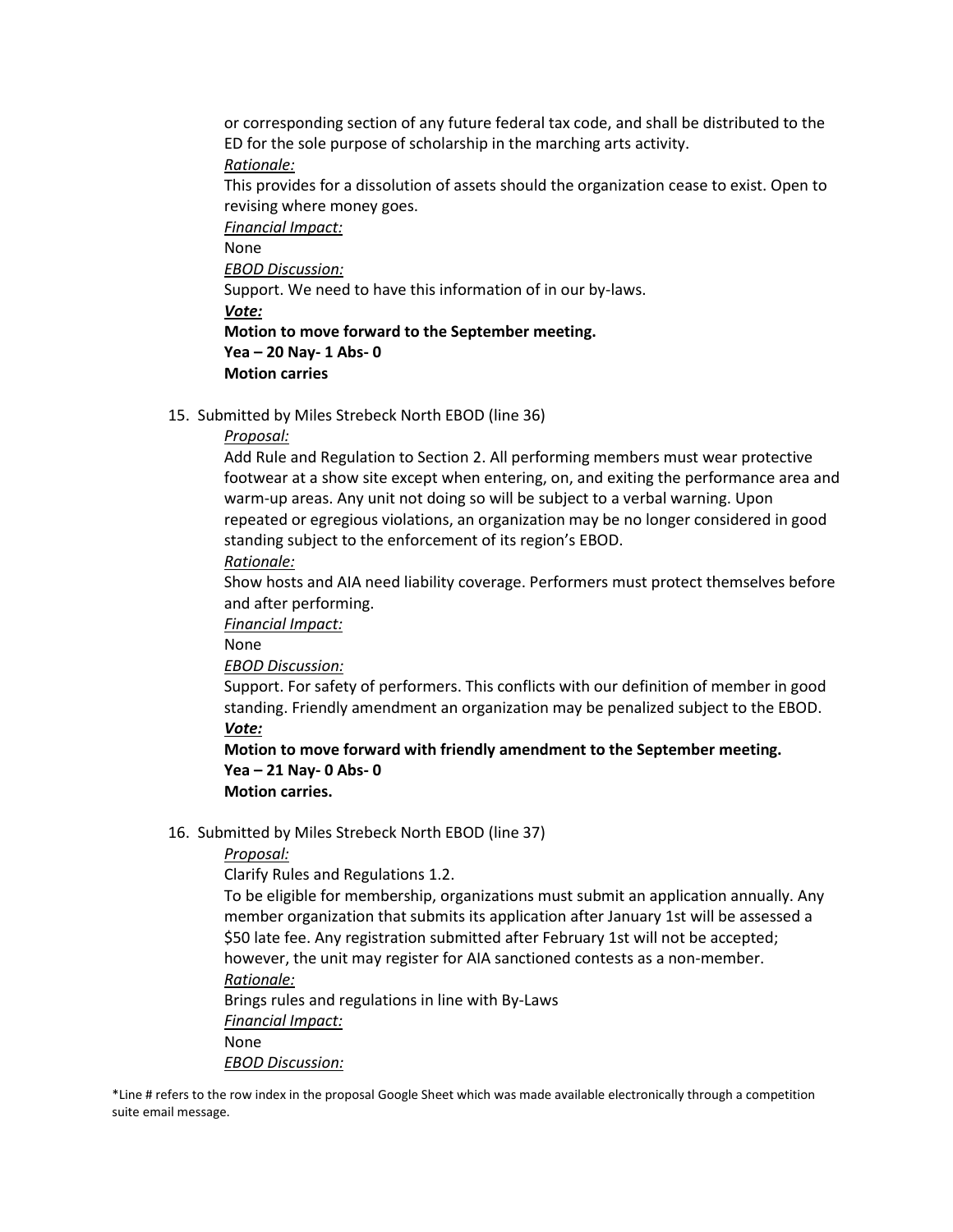Support. Clarity. *Vote:* **Motion to move forward to the September meeting. Yea – 21 Nay- 0 Abs- 0 Motion carries.** 

17. Submitted by Miles Strebeck North EBOD (line 38)

### *Proposal:*

Add to Rules and Regulations 2.0

If less than 15 color guards and/or 5 percussion units are registered for a show 45 days prior to the first show, a warning will be issues to the membership that the show is in danger of being cancelled. The region's EBOD will work the show host partner on possible cancellation or change in show structure. All cancellations due to low number of competing registered units will be determined no less than 4 weeks prior to the show in question.

*Rationale:*

Adds provision regarding low attendance shows and how we will handle them. *Financial Impact:*

None

*EBOD Discussion:*

Best practice. Post somewhere that we will attempt to do this as best as possible. Not supported.

### **Withdrawn**

### 18. Submitted by Miles Strebeck North EBOD (line 39)

*Proposal:*

Add to Rules and Regulations 2.0

It is the responsibility of each Color Guard unit to complete a sound check by the final break before their performance time. Sound checks are for pitch/speed, balance, and playability only. Volume adjustments may be requested; however the sound technician is not expected to adjust volume throughout your performance. In order to comply with OSHA and WGI requirements sound levels of 90 – 95 decibels are considered questionable and anything over 95 decibels will be turned down. Color guards with soundtrack issues are subject to timing penalties at the discretion of the timing and penalties judge in coordination with the sound technician.

#### *Rationale:*

Clarifies AIA's approach to music levels. Also, clearly implies that burden to test music playability is on member unit, not sound table.

*Financial Impact:*

None

*EBOD Discussion:*

Specificity of decibel levels. WGI 4.120 Friendly amendment? to make this more aligned with WGI. WGI has given directive of the 95 decibel level and to keep an eye on the GE director for any indication that adjustments should be made. Do not support. **Withdrawn**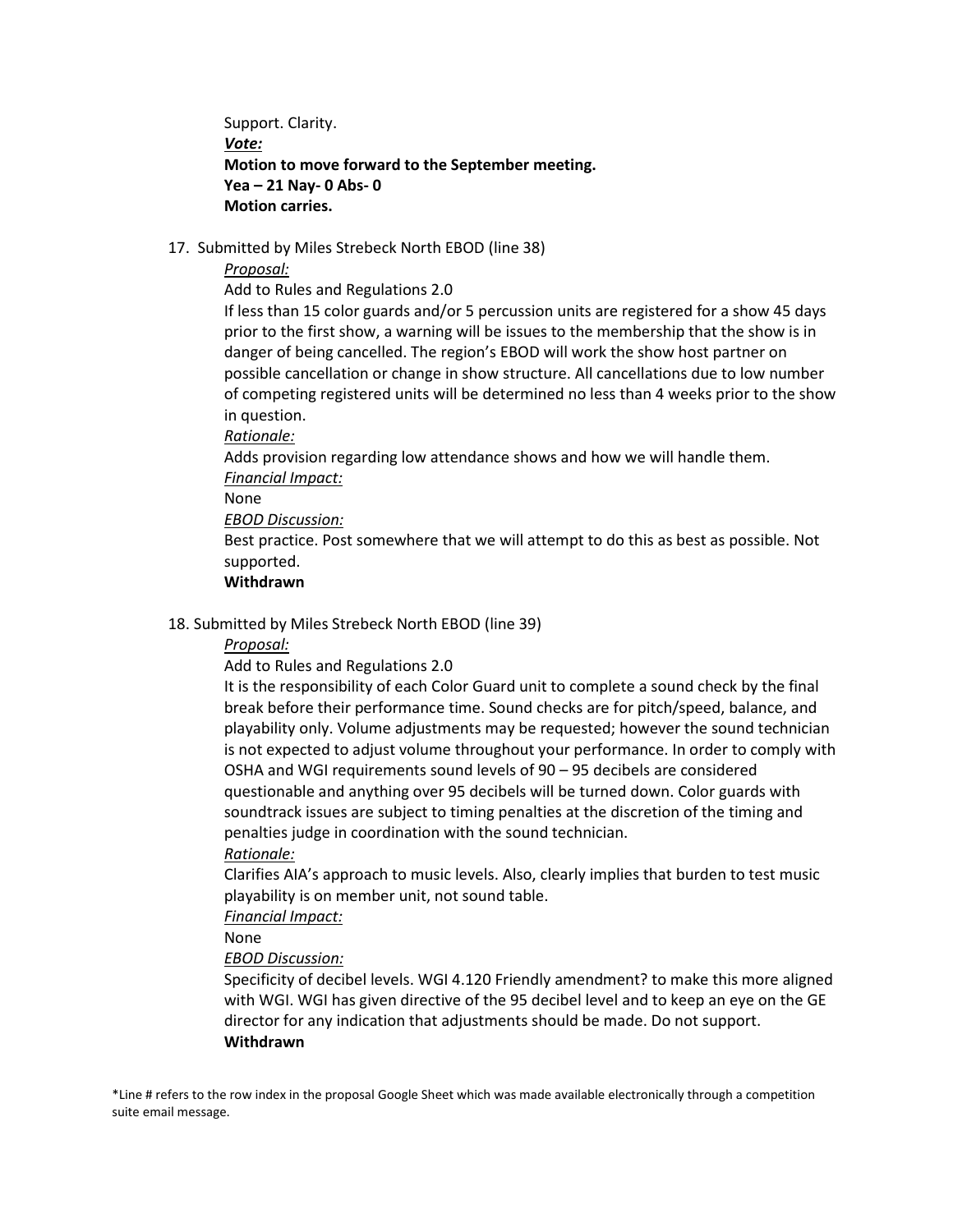19. Submitted by Miles Strebeck North EBOD (line 40)

# *Proposal:*

Add to Rules and Regulations 2.0.

Each member organization will be issued two directors passes that may be used at the organization's discretion for the entirety of the competitive season. Please note that this is per organization, not per unit. Additional staff passes may be purchased.

At each contest, the show host will issue 10 staff/volunteer wristbands for the unit to use for additional staff, bus drivers, administration, chaperones, and/or volunteers. *Rationale:*

Are these numbers correct? Clarifies how member organizations are distributed passes. *Financial Impact:*

None

*EBOD Discussion:*

What we do. Basic is 2 passes +1 group gets you another pass. Basic member +5 get 6 badges total. Have used 10 staff/volunteer for guard helpers. This is already on the website. Do not support as a rule South. Best practice. **Withdrawn** (to be posted elsewhere)

# 20. Submitted by Miles Strebeck North EBOD (line 41)

# *Proposal:*

Add to Rules and Regulations 1.0.

Insurance · All Independent Units must provide proof of insurance, both General Liability and Accidental Medical. This must be postmarked or sent electronically to the AIA Color Guard or Percussion Coordinator (for Percussion/Winds) for its region on or before January 15. Units will not be allowed to perform without this on file.

General Liability: Each Independent unit must provide proof of \$1,000,000 general liability coverage per organization. This coverage protects your unit, instructors, directors, and officers against claims of bodily injury liability, property damage liability, and the litigation costs to defend against such claims. Further information can be obtained on the WGI website (www.wgi.org). ·

Accidental Medical: Each Independent unit must provide proof of \$10,000 accident medical coverage per organization. This covers all injuries (instructors and performers) at all activities sponsored and supervised by the unit (rehearsals and performances) as well as travel as a group and travel individually from member's home. Further information can be obtained on the WGI website [\(www.wgi.org\)](http://www.wgi.org/).

#### *Rationale:*

Follows WGI lead on requiring independent units to obtain insurance. Documentation will be coordinated by CG/Percussion Coordinator.

*Financial Impact:*

None

*EBOD Discussion:*

Supported with friendly amendment AIA must be an additional insurer on the policy. *Vote:*

**Motion to move forward to the September meeting.**

**Yea – 21 Nay- 0 Abs- 0 Motion carries.**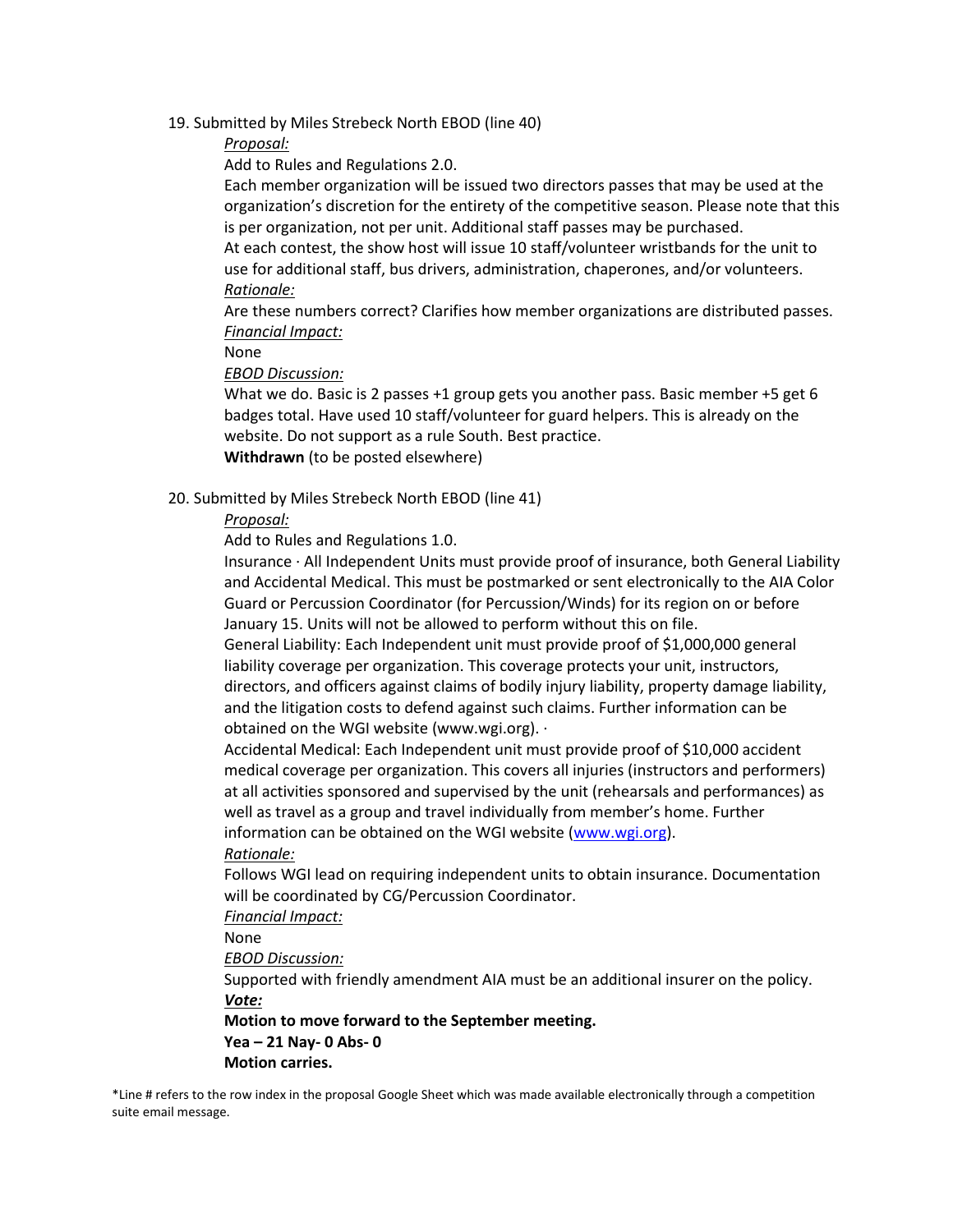- 21. Submitted by Miles Strebeck North EBOD (line 42)
	- *Proposal:*

Revise Rules and Regulations 2.3

The contest entry fee for member units and non-member units to an AIA-sanction contests will be determined annually by the Governance Board and posted on the website.

# *Rationale:*

Current Regulation is outdated already (price was \$70 for 2017). This new regulation will provide flexibility for future years, and instructs that amount must be clearly visible. *Financial Impact:*

None

*EBOD Discussion:* **Support** 

*Vote:*

**Motion to move forward to the September meeting. Yea – 19 Nay- 0 Abs- 2** 

**Motion carries.**

22. Submitted by Miles Strebeck North EBOD (line 43)

# *Proposal:*

Create online director's area where units can input number of performers, title, program information, unit information, contact information and About us section. Allow for creation of unit info page available to public. *Rationale:*

Was proposed last year but needed to wait for website update. For examples, see SFWGA.org.

*Financial Impact:*

Cost of webmaster setting up site.

*EBOD Discussion:*

Not a by-law. This is a best practice. Neat idea that someone can take on.

# **Withdrawn**

23. Submitted by Miles Strebeck (Oakton HS) (line 44)

*Proposal:*

Revise Rules and Regs 5.1.1: Color guard units may be reclassified through penultimate week of competition prior to Championships

*Rationale:*

Some units will still misclassified at Championships. This allows for more flexibility to appropriately place units in competitive classifications. Changes to Championships schedules will be minimal as they should affect very few units.

*Financial Impact:*

None

*EBOD Discussion:*

Timing change between Regional A and A class can create an issue for those groups the week before championships. Do not support.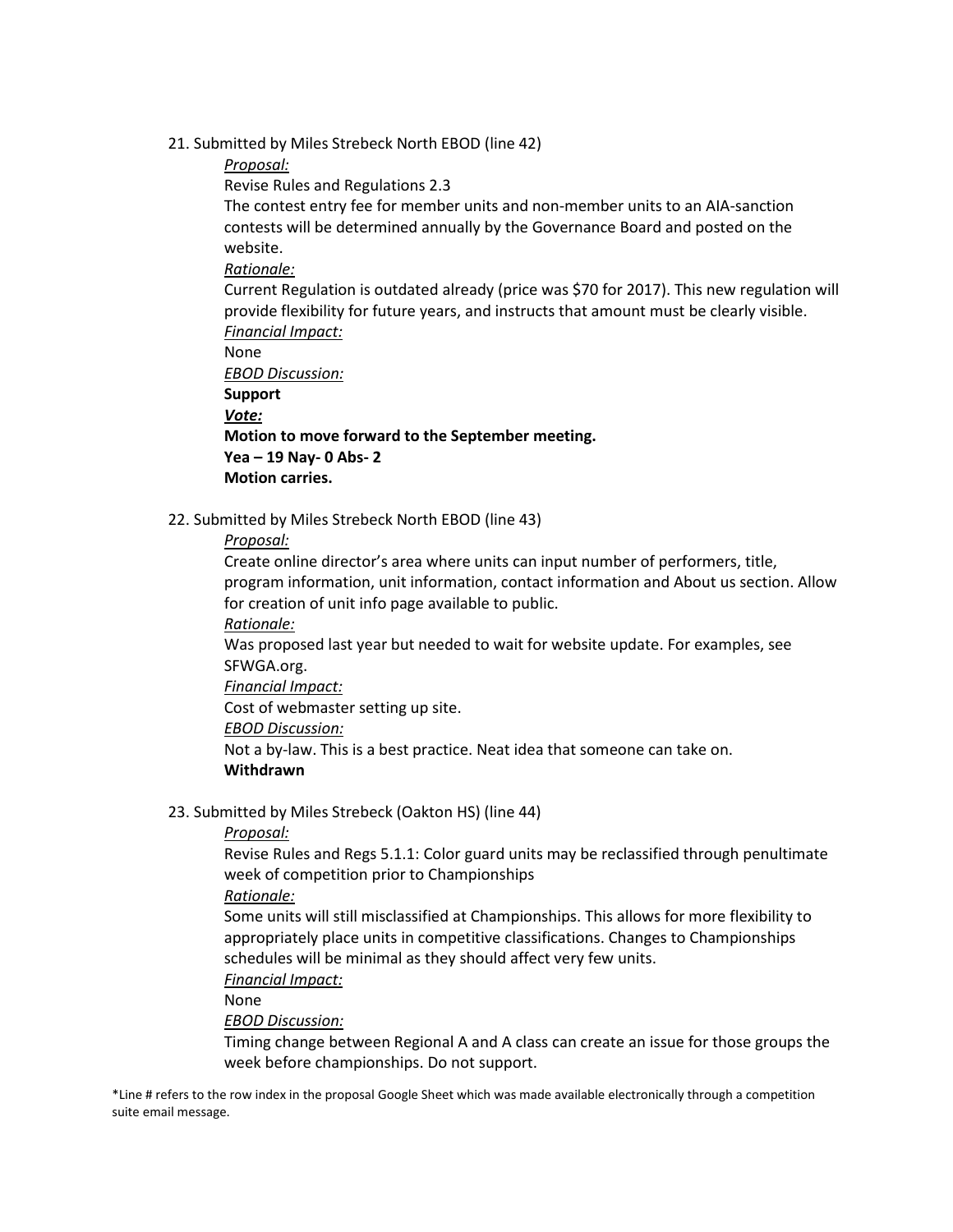*Vote:*

**Motion to move forward to the September meeting. Yea – 1 Nay- 18 Abs- 2 Motion fails.** 

24. Submitted by Miles Strebeck (Oakton HS) (line 45)

*Proposal:*

Add to Article IV - Meetings: Standardize meeting agenda for annual September meeting.

*Rationale:*

AIA meetings have been notoriously long. Second, the financial documents have often been relegated to the end of the meeting, which does not allow for thorough review. Establishing a set agenda will encourage expediency in meetings and prioritize financial items.

*Financial Impact:*

None

*EBOD Discussion:*

Do not Support. To specific. Good practice but doesn't need to be in by-laws.

*Vote:*

**Motion to move forward to the September meeting.**

**Yea – 2 Nay- 18 Abs- 1** 

**Motion fails**

25. Submitted by Miles Strebeck (Oakton HS) (line 46)

*Proposal:*

Add to Article IV - Meetings, Caucus:

The EBOD may suggest refinement to a proposal to clarify how the proposal would replace, add, or restructure a section of the By-Laws, Rules and Regulations, or general operating procedure of AIA.

*Rationale:*

This is not intended to stifle the proposal process, but instead expedite the proposal process by identifying the by-law, rule, or operating procedure in question before the caucus meeting. At the caucus meeting, it should be clear how the proposal will specifically be incorporated into AIA.

*Financial Impact:*

None

*EBOD Discussion:*

Best practice but does not need to be in the by-laws. We already do this.

*Vote:*

**Motion to move forward to the September meeting.**

**Yea – 0 Nay- 18 Abs- 3 Motion fails.**

26. Submitted by Miles Strebeck (Oakton HS) (line 47) *Proposal:*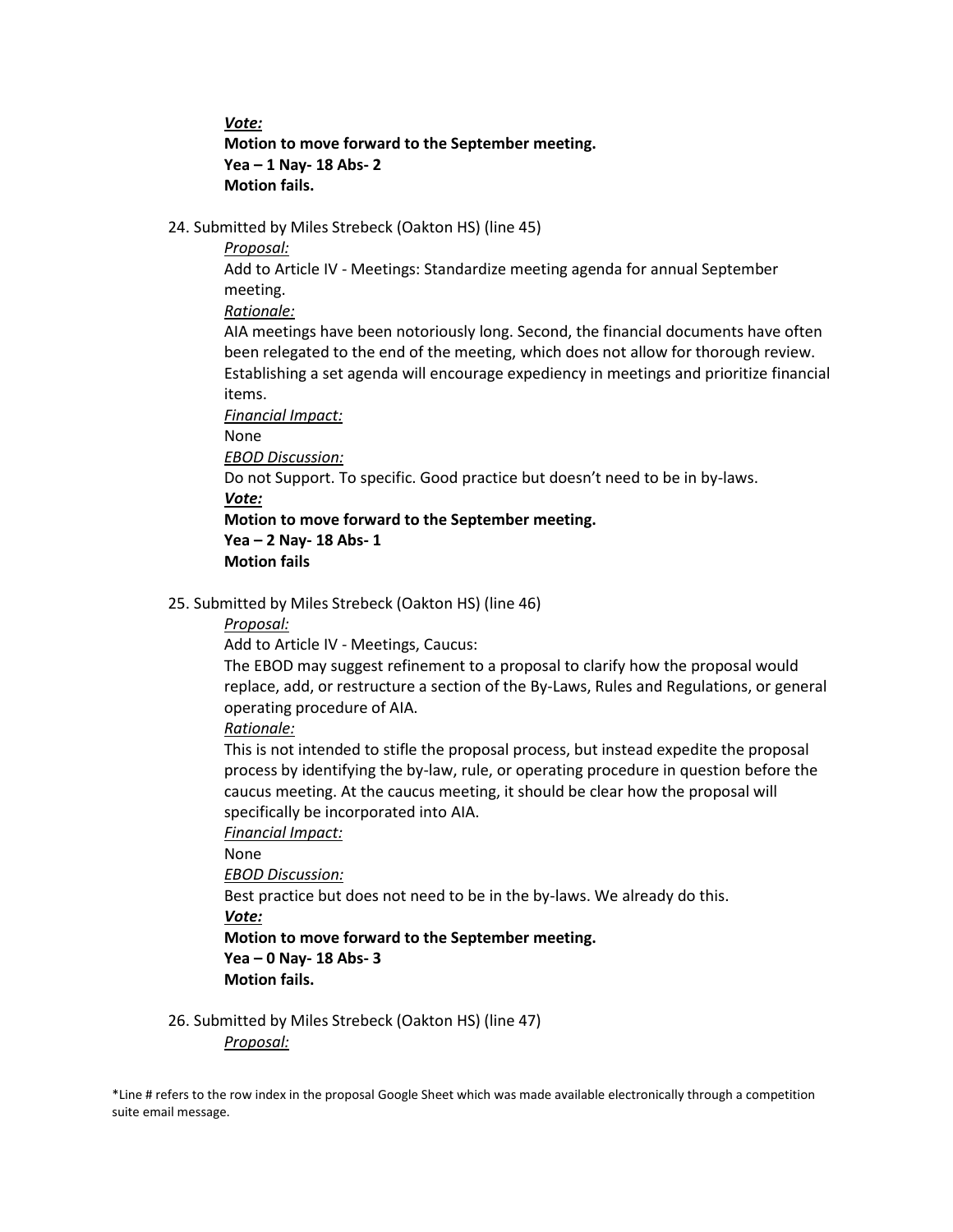Add to Article IV -Meetings, Voting. Revise voting representative:

Each member organization in good standing shall be allowed one (1) primary delegate and one (1) alternate delegate whose name shall be registered at the time of application and acceptance. Only one of the aforementioned delegates will be allowed to vote at meetings of the Circuit. Any changes in primary delegates or alternate delegates may be sent to the Executive Board in writing no later than one week in advance of a Circuit meeting. In the event that none of the registered delegates are present, the organization may not have a vote at that meeting, subject to a decision of the Executive Director. A delegate is defined as follows:

Primary Membership Delegate: A delegate from a Member Unit shall consist of a band / unit director or unit instructor as assigned per the application of the Unit.

Alternate Membership Delegate: An alternate delegate may include one of the above, or unit manager, designer, adjunct staff or booster club member.

Delegates shall not represent and vote for multiple organizations or schools at the same meeting.

Recognition of a delegate is ultimately at the discretion of the regional President. *Rationale:*

AIA does not have a codified section of how to recognize member organization representatives. Second, should an organization part ways with its director or instructor, AIA does not have a codified procedure on who should be recognized or how that individual should be treated. This process would give AIA a specific contact person, and would ensure that individuals at our meetings are truly representing their member organizations.

*Financial Impact:* None *EBOD Discussion:* Do not support *Vote:* **Motion to move forward to the September meeting. Yea – 2 Nay- 15 Abs- 4 Motion fails.**

27. Submitted by Miles Strebeck (Oakton HS) (line 48)

*Proposal:*

Strike Article VII. A. 5. Must have previous experience working with or on a Board of Directors with the ability to cultivate existing board member relationships. *Rationale:*

This provision is vague, discourages participation, and has not been required for past officers.

*Financial Impact:* None *EBOD Discussion:* Support *Vote:* **Motion to move forward to the September meeting. Yea – 19 Nay- 0 Abs- 1**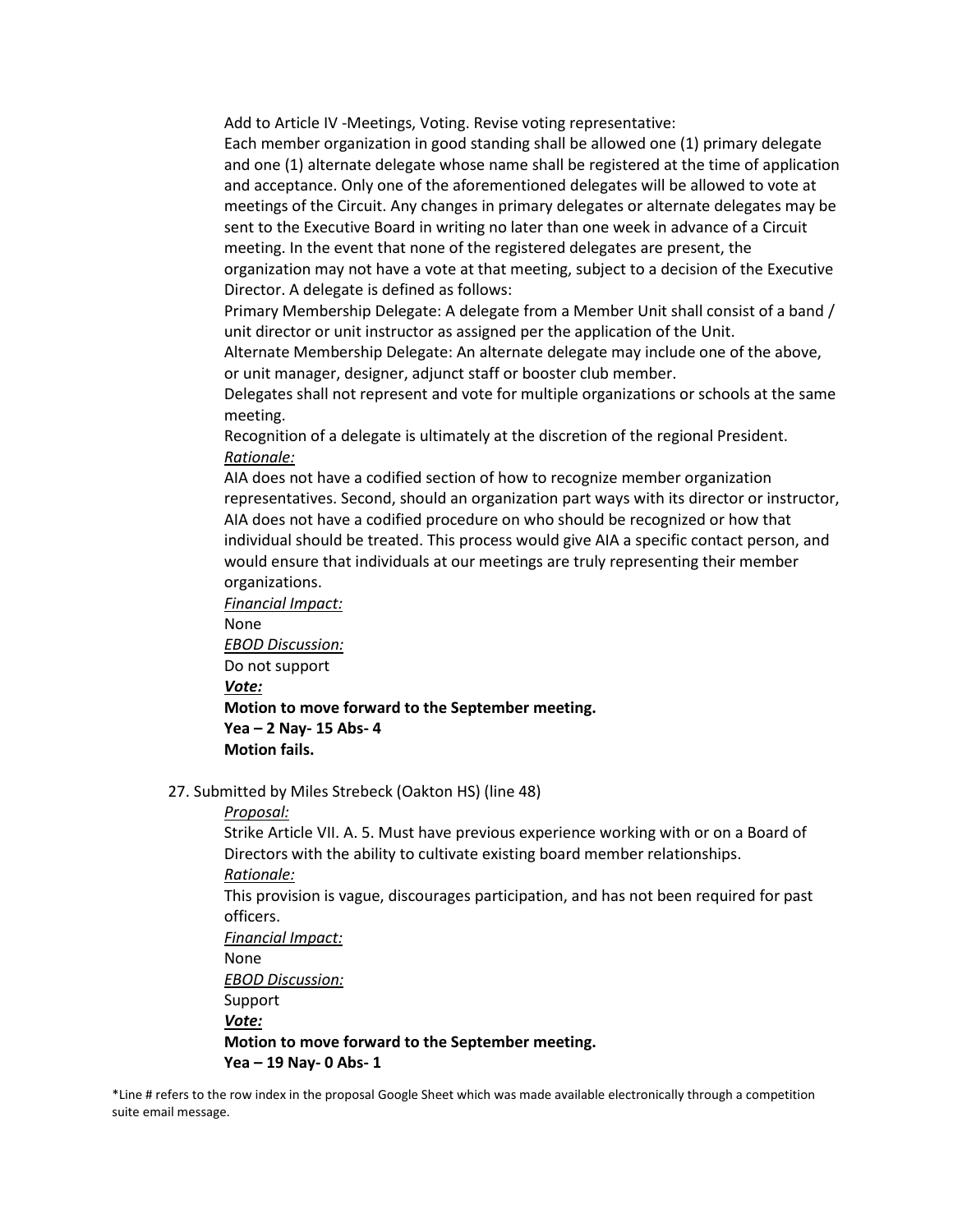#### **Motion carrries.**

28. Submitted by Miles Strebeck (Oakton HS) (line 49)

*Proposal:*

Add to Article IV Meetings:

It is up to the presiding officer to close discussion on a proposal or topic. The presiding officer must monitory timeliness of a meeting and ultimately may close discussion to ensure that remaining business can be discussed in a timely manner. *Rationale:*

AIA meetings have historically been very long, which has left little room at the end for important discussion items. I believe we should instruct the presiding officer of a meeting to close discussion on some topics so that the meeting may be concluded in a timely manner.

*Financial Impact:*

None

*EBOD Discussion:*

Job of a parliamentarian being moved to someone else. Support.

*Discussion:*

In Robert's rules which are in our rules and regulations.

```
Withdrawn
```
29. Submitted by Miles Strebeck (Oakton HS) (line 50)

*Proposal:*

Revise Rules and Regulations 3.1 Scholastic Classes:

All members of any color guard, percussion, or winds ensemble competing in any scholastic class must be approved for participation by the principal of the sponsoring school, pursuant to WGI policy. Each color guard or percussion ensemble shall submit either a signed copy of their WGI eligibility form or a signed letter from their principal listing all approved participants of that school's color guard or percussion ensemble. The letter must be received prior to a unit's first competitive AIA performance. Units may combine students from multiple schools within their district provided the unit competes under the name of a single school and the letter(s) are signed by both principals and an appropriate authority from the school district, similar to WGI policy. School units may not combine names or use any other name except for the name of the school district. For example, if Mountain East HS and Mountain West HS combine, they must choose one of those names or the name of the Mountain School District. They would not be allowed to compete as Mountain HS, as legally that does not exist.

Additionally, add to By-Laws, Article VII, F. Coordinators

Collect, review, document, and follow up for scholastic eligibility letters.

*Rationale:*

Adopts and codifies WGI policy on scholastic eligibility.

*Financial Impact:*

None

*EBOD Discussion:*

Our rules say we follow WGI rules do we need to include this. Agree this need to happen. Do not support.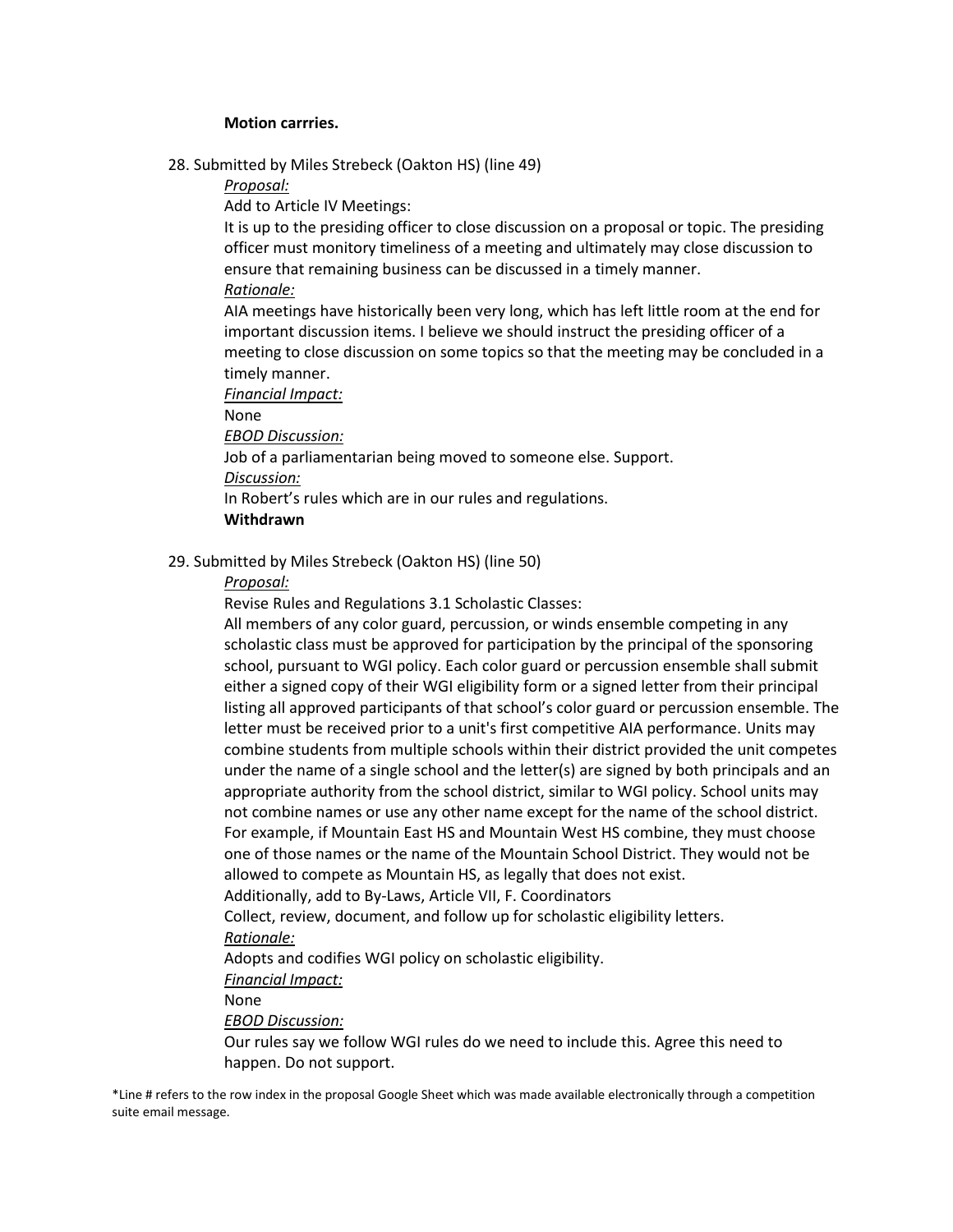*Discussion:*

South: don't see the need for this to be explicitly stated. If the issue comes up we can ask for a letter and this is covered under North: Liability issue *Vote:* **Motion to move forward to the September meeting. Yea – 11 Nay- 8 Abs- 1 Motion carries.**

30. Submitted by Miles Strebeck (Oakton HS) (line 51)

#### *Proposal:*

Amend Rules and Regulations Section 5. Revise in-season promotion to reclassification. The AIA classification strategy has one main goal: "Provide a consistent and fair grouping of units achieving at a similar level while encouraging their development" This goal can be met by doing the following:

a. Provide unit management and staff with clear descriptions of the qualities of performing ensembles in each class.

b. Provide incentives for performing ensembles to move into the higher levels of classification.

c. Provide mechanisms for the circuit to ensure consistent and fair groupings.

d. Provide an appeal process for performing ensembles that feel they are unfairly classed.

Should a director find his/her unit is in a higher classification than appropriate for his/her group, the director may request reassignment to a lower classification. For Color Guard, reclassifications to a higher class of competition will occur following review by the chief judge at each local contest on the basis of raw score, caption scores, and competitive parity. The chief judge at a contest will review scores in each class and compare with previous scores and performance day context. The chief judge may confer with local judges, judges from a previous contest, or both. Scores, in addition to comparative placement and judges analysis, at WGI Regionals may be used in recommending a reclassification. The ultimate power of decision lies solely with the EBOD and the Color Guard Judges Coordinator.

Units will be notified as soon as reclassification occurs, ideally before the awards ceremony for their class.

Units reclassified to a higher classification mid-season will be recognized at the earliest possible date: either the same day or the next competition date. Medals will not be awarded.

#### *Rationale:*

This language is from Winter Guard and Percussion of Oklahoma (Do we need to get permission to use?). This language clearly articulates the goals of our classes and why we have separate classes of competition. Reclassification exists to ensure competitive parity and promote fair and consistent groupings. Units that make great strides in improvement should be recognized. However, a unit's director mis-classifying their unit should not be rewarded. Therefore, we should stop using the term promotion with a medal ceremony, but instead term it a reclassification. Mid-season reclassifications will be recognized at the award ceremony, but no medals will be issued. We do not give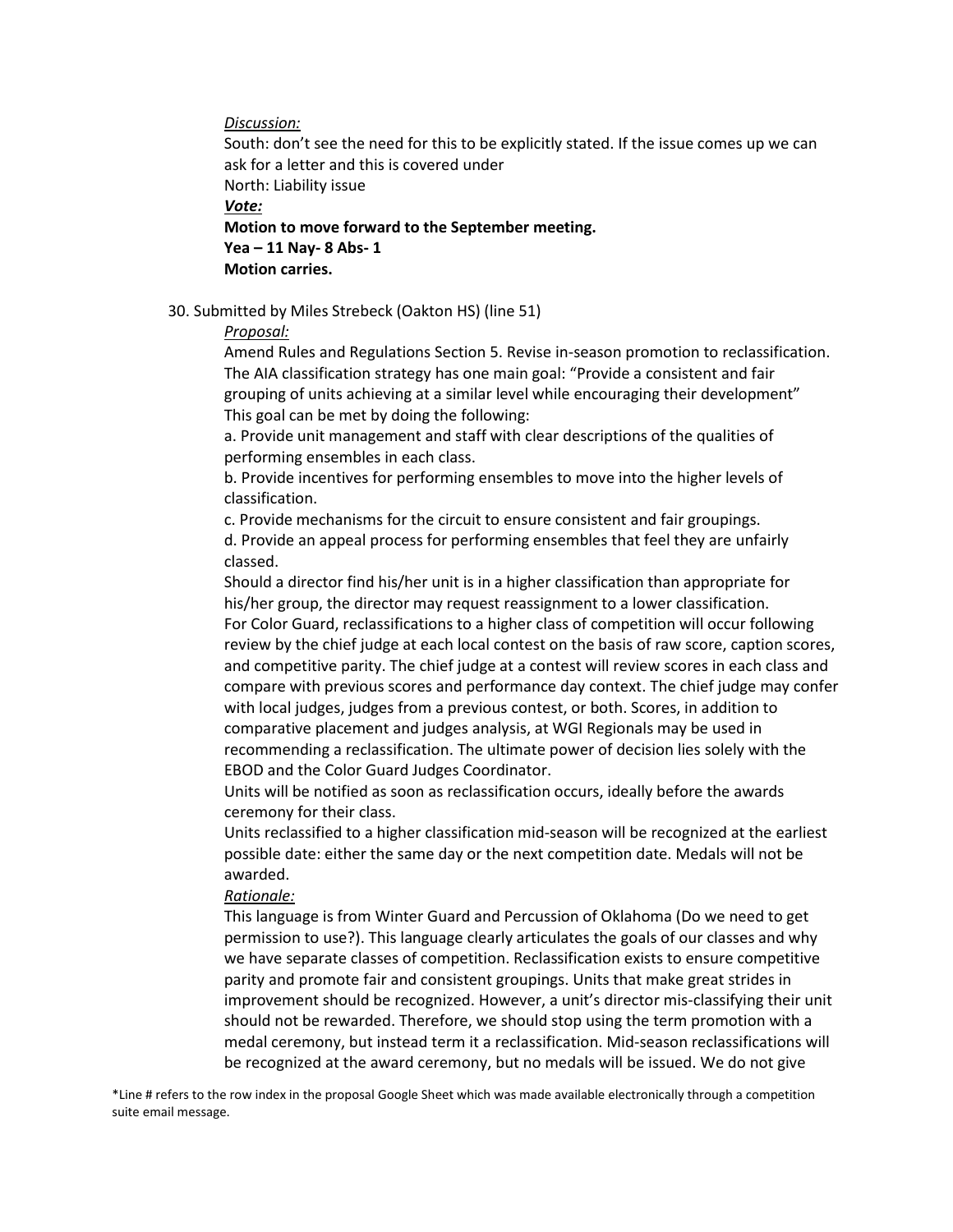medals for off-season promotion.

This proposed reclassification system provides latitude to the chief judge of a contest, the Judges Coordinator, and the EBOD, all of whom should be familiar with classes descriptions, relative competitive parity, and whether or not a unit will be competitive in a proposed new classification. It also takes into account scores, but does not use scores solely as qualifies because contest dynamics can cause a unit to fall below a reclassification score.

*Financial Impact:*

None

*EBOD Discussion:*

Do not support

*General Discussion:*

Strike information about regionals. Friendly amendment to take about regional. Discussion of still allowing regionals to count towards qualification for championships. Friendly amendment to strike b. about incentives. Most of this information is already covered in the current rules and regulations.

### *Vote:*

```
Motion to vote on table.
Yea – 9 Nay- 11 Abs- 3
Motion fails.
Motion to move forward to the September meeting.
Yea – 3 Nay – 17 Abs – 3
Motion carries.
```
31. Submitted by Miles Strebeck (Oakton HS) (line 52)

#### *Proposal:*

Replace Rules and Regulations 5.2. should previous proposal not pass Units reclassified to a higher classification mid-season will be recognized at the earliest possible date: either the same day or the next competition date. Medals will not be awarded.

*Rationale:*

Should only be considered if previous proposal does not pass. The medal ceremony is not suitable for a mid-season promotion. We do not give medals for off-season promotion. When a unit's director mis-classified their unit, there is not a need for medals for the students. The unit should be recognized for its achievement at the next awards ceremony. A framed certificate could also be provided. *Financial Impact:*

None

# **Withdrawn**

32. Submitted by Miles Strebeck (Oakton HS) (line 53)

*Proposal:*

Amend Rules and Regulations 2.1 The competition season will begin no earlier than the weekend following January 1 and extend no later than April 30 *Rationale:*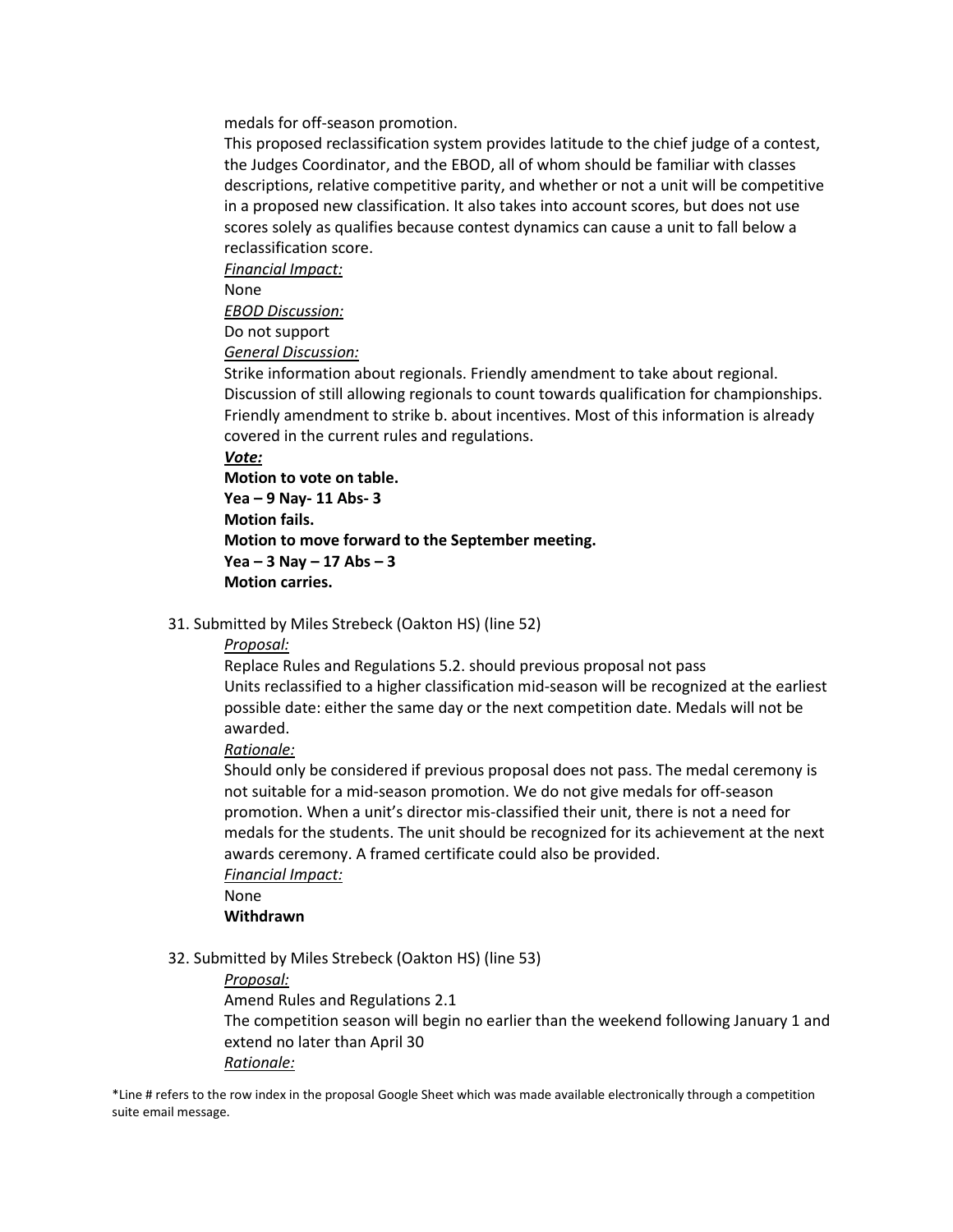Due to a quirk in 2018 calendar, AIA may need to hold Percussion Championships on April 14. Pushing the competitive season close to April 30 allows for more flexibility to hold Championships at a time most convenient for our organizations. *Financial Impact:* None *Discussion: Vote:* **Motion to move forward to the September meeting. Yea – 21 Nay- 1 Abs- 0 Motion carries**

33. Submitted by Miles Strebeck (Oakton HS) (line 54)

#### *Proposal:*

Add to Rules and Regulations 2.0.

Contest hosts may be assessed a financial penalty set by its region's EBOD for not providing contest site maps, flow charts, gym diagrams, and/or any special instructions at least two weeks prior to the contest date.

#### *Rationale:*

Delay in show hosts providing updated information was a serious problem in 2017. In order to best serve our member organizations, show hosts must provide this information at least two weeks in advance to allow units to prepare for the contest. A financial penalty would be a strong incentive for show hosts to provide this information in a timely manner.

*Financial Impact:*

Possible, negligible additional revenue from penalties *Discussion:* Hard enough to get show site hosts.

# **Withdrawn**

34. Submitted by Miles Strebeck (Oakton HS) (line 55)

#### *Proposal:*

All units must compete in three AIA-Sanctioned contests to qualify for AIA championships.

a. If a unit is located more than 100 miles from three show sites and will not be able to attend the required minimum (three competitions), a written request may be submitted to its region's EBOD for the above requirement to be waived.

b. Jr. High/Middle School units, Elementary school units, and units in their first year of competition must compete in two AIA-sanctioned competitions to qualify for championships.

c. One WGI Regional Event hosted by an AIA-member organization may be used to satisfy this required.

d. If a contest in which a unit is registered is cancelled, it will count as one of their required contests.

#### *Rationale:*

We should encourage additional unit participation in our contest season as a benefit to our show hosts and our belief that competition promotes the growth of our units and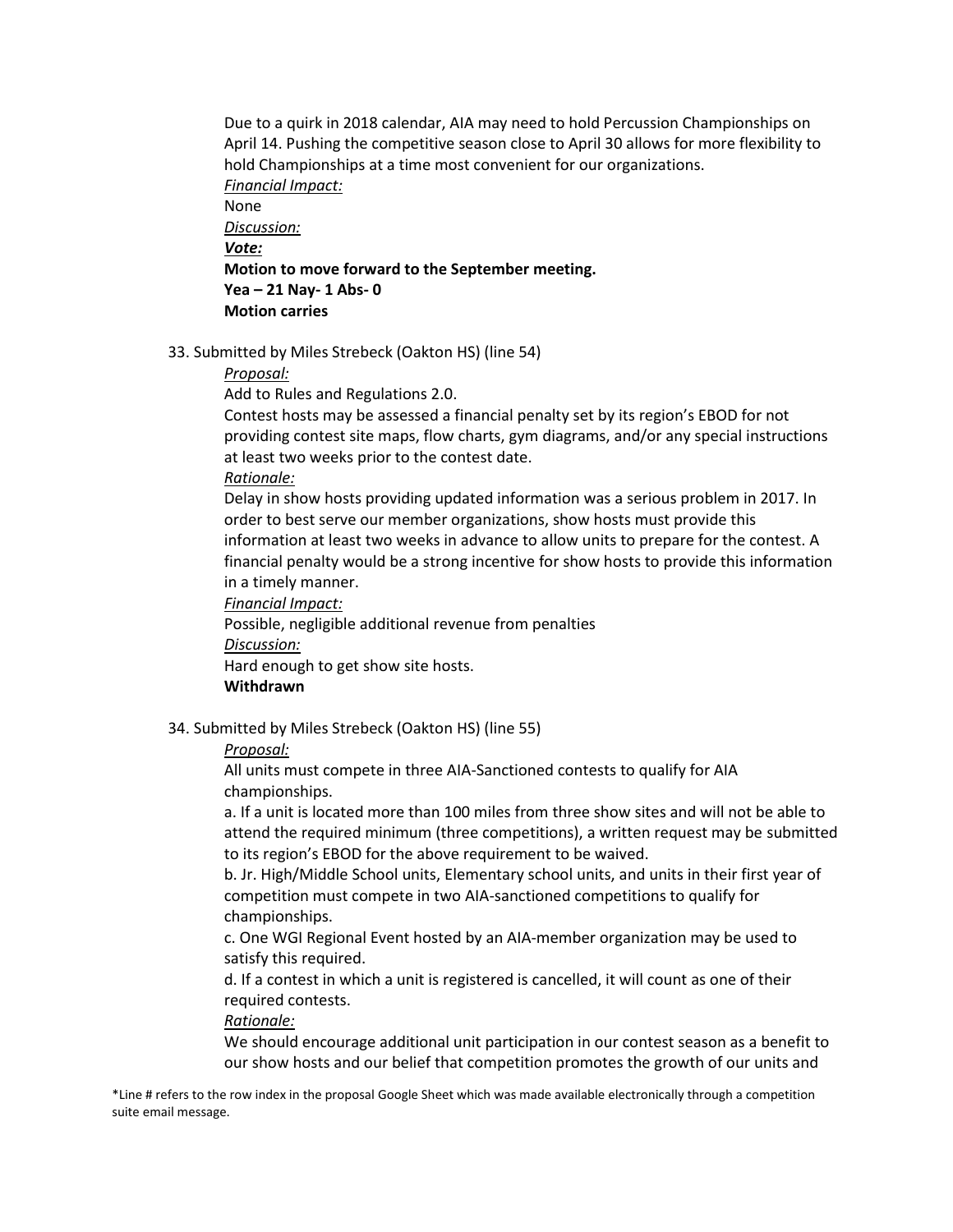provides positive benefits for participating members. In 2017, this change would not have affected AIA North CG unit's eligibility for AIA championships; all competed in at least 3 events.

This proposal also allows for extenuating circumstances for specific units that may face undue hardship to participation in AIA events.

*Financial Impact:*

Increased revenue from contest hosts **Withdrawn**

35. Submitted by Miles Strebeck (Oakton HS) (line 56)

*Proposal:*

Add to Rules and Regulations 1.0.

Scholastic units' names will be standardized to reflect actual school name. Units may use a stylized name in spiel sheet. Schools with more than one competing unit may use a qualifier at the end to distinguish units, such as "A/B", "Varsity/JV", "Open/A", or "Color/Color".

### *Rationale:*

While we appreciate the legacy of school using stylized names for their units, this has become burdensome on administrative record-keeping and clarity. We should follow WGI on recognizing the actual name of the school, along with a signifier to distinguish multiple units from the same school. In AIA databases, show schedules, and other official documentation, we would be able to use scholastic names to easily identify scholastic units and be consistent for our units. We will still allow for units to use their preferred name in the spiel sheet.

*Financial Impact:*

None

*Discussion:*

This would prevent a unit like Havelock from continuing to call themselves Havelock HS Panache

*Vote:*

**Motion to move forward to the September meeting. Yea – 2 Nay- 15 Abs- 5 Motion fails.**

36. Submitted by Miles Strebeck (Oakton HS) (line 57)

#### *Proposal:*

Eliminated medal ceremonies for Independent Open and Independent World class units. These units will be awarded a trophy.

*Rationale:*

Members of these classes are expected to be experienced professionals. Awarding medals to units that frequently do not have competition lengthens the award ceremony and costs money for additional medals. Members of these units are often focused on competing nationally; therefore we may eliminate their awarding of medals *Financial Impact:*

Reduced spending on medals **Withdrawn**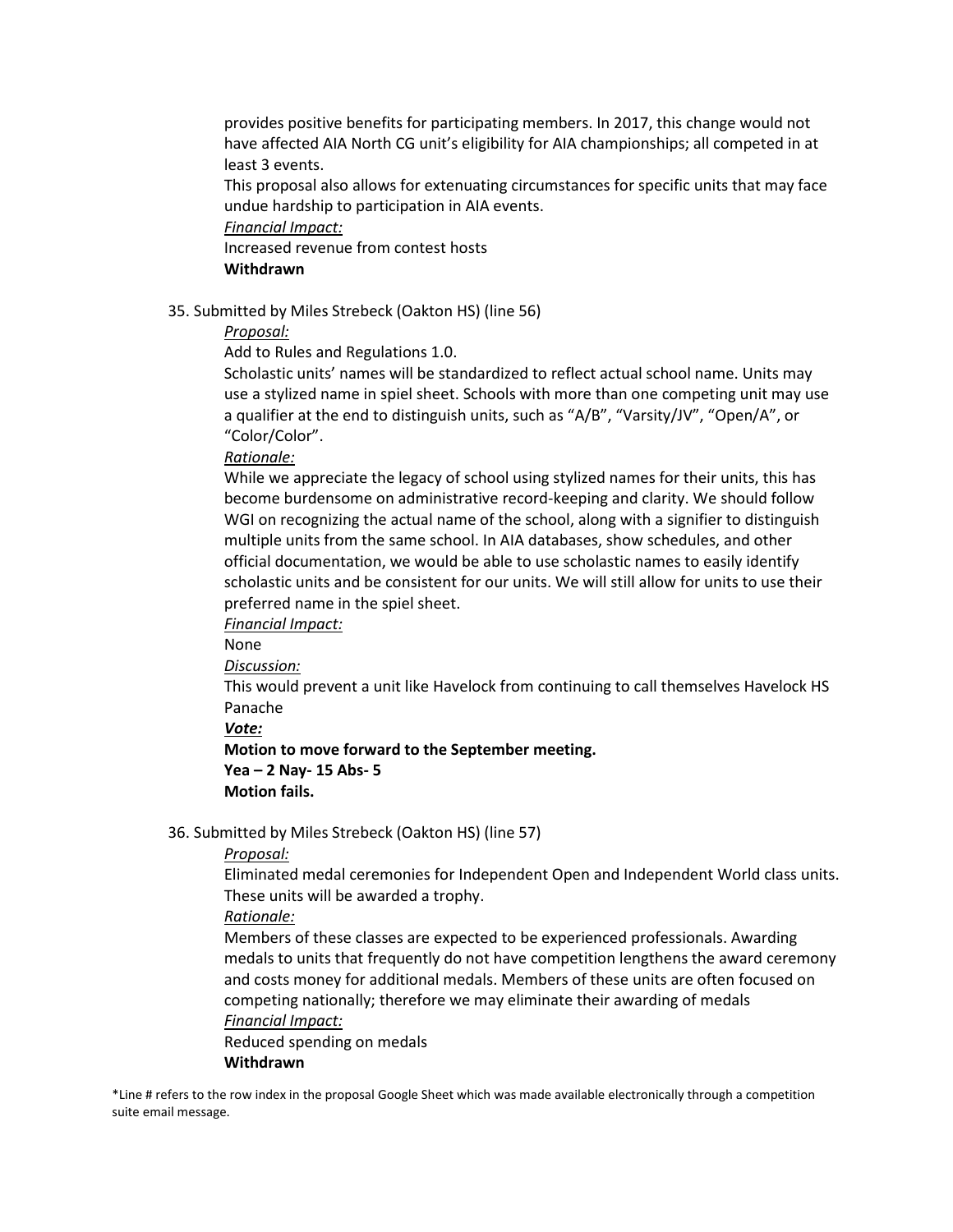37. Submitted by Miles Strebeck (Oakton HS) (line 58)

### *Proposal:*

Revise Rules and Regulations 2.2.3.

Hosting units who wish to perform in exhibition may or may not be provided scores, commentary, or critique at the discretion of the Contest Coordinator. This performance will count toward requirements to attend championships

### *Rationale:*

Show hosts should not be punished for wanting to put a unit in exhibition for their friends and family. If this is a competitive unit, they could still obtain unpublished scores, commentary and critique by the judges if this is not unduly burdensome of the judges. The Contest Coordinator is best equipped to make that decision. *Financial Impact:*

None

**Withdrawn**

38. Submitted by Miles Strebeck (Oakton HS) (line 59)

### *Proposal:*

Add to Rules and Regulations 2.0.

Hosting units may perform last in their respective class during regular season contests at the discretion of the Contest Coordinator, who must be notified at least four weeks in advance of the contest.

### *Rationale:*

This provides an additional benefit to show hosts. Often parent volunteers are assisting in running the contest; allowing a host unit to perform at the end of their class allows additional volunteers to view their performance.

*Financial Impact:*

None

# *Discussion:*

We do our best to remove the host unit from the show as much as possible to avoid favoritism at home shows. Loss of clarification of fairness if we give them this special consideration. Suggested friendly amendment: only if that unit chooses to perform as an exhibition.

*Vote:*

**Motion to move forward to the September meeting. Yea – 2 Nay- 20 Abs- 0 Motion fails.**

# 39. Submitted by Miles Strebeck (Oakton HS) (line 60)

# *Proposal:*

Add to Rules and Regulations 2.0

Changes to the contest schedule due to withdrawals and reclassifications will be posted in a timely manner, ideally on the Sunday or Monday before a contest. *Rationale:*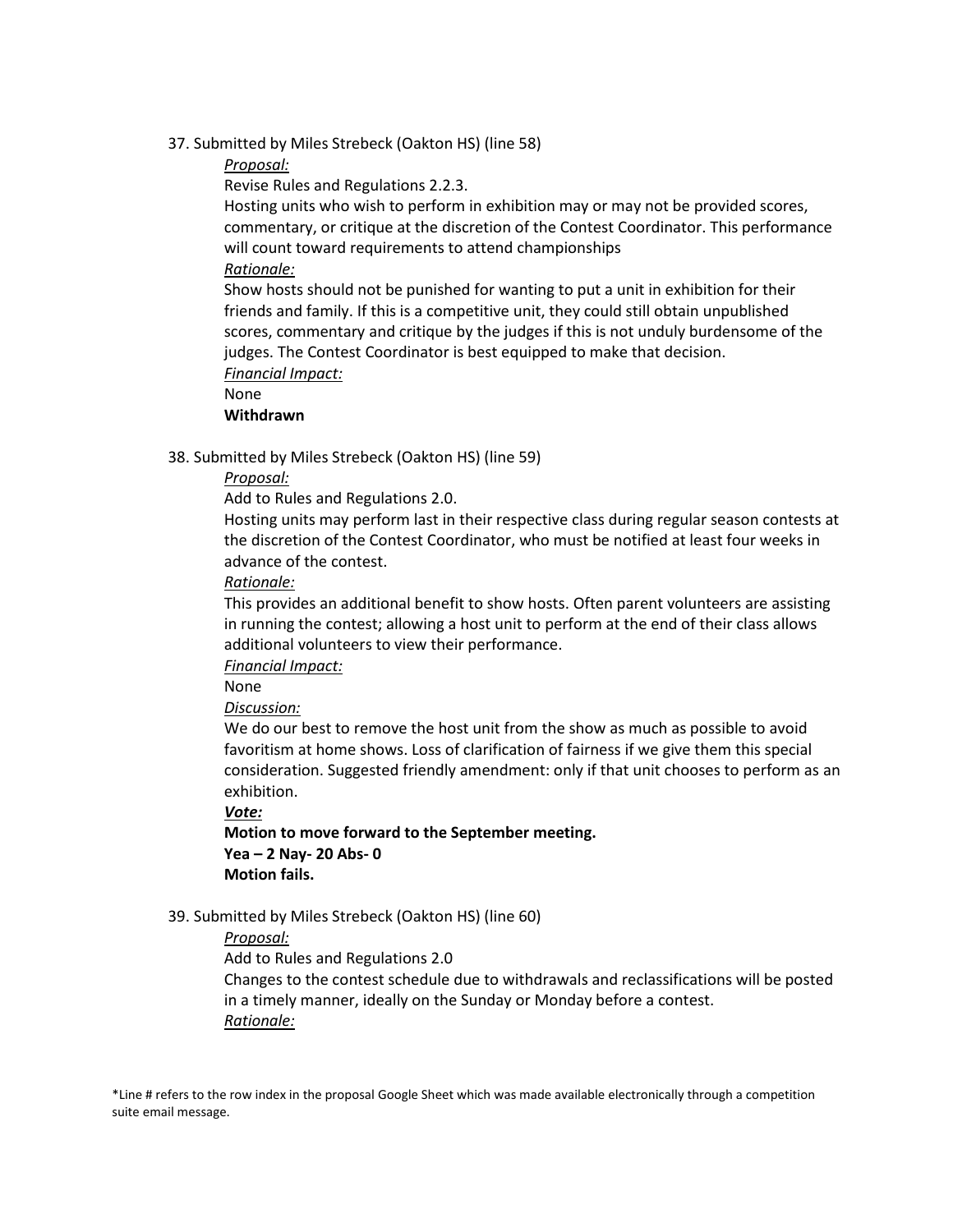This provides an additional benefit to show hosts. Often parent volunteers are assisting in running the contest; allowing a host unit to perform at the end of their class allows additional volunteers to view their performance.

*Financial Impact:* None *Discussion:* Not a rule. This is best practice.

**Withdrawn**

40. Submitted by Miles Strebeck (Oakton HS) (line 61)

*Proposal:*

Add to Rules and Regulations 2.0.

A. Contest performance order: All units who have paid their membership registration fee between November 1 and December 1 at 11:59pm will be included in a random performance draw for each contest date. Units will be assigned a computer generated random number for each date which will determine performance order. The random number draw will be completed in December and made available for all units by January 10.

B. Units registering after December 1 will be added to show performance order in the reverse order of registration and appearing before all units registered between November 1 and December 1.

*Rationale:*

Eliminates mad online rush to register as close to entry opening as possible and eliminates units who are unable to do so. Levels playing field so that all units may register within one month period. Encourages units to be registered by set deadline. Random performance order during season allows units to be compared more closely to one another instead of a set performance order. Units will have a better idea of when they will be performing.

*Financial Impact:*

None

# **Withdrawn**

41. Submitted by Miles Strebeck (Oakton HS) (line 62)

*Proposal:*

Replace Rules and Regulations 4.4.

Performance order at championships will be determined by the following methods:

A. Classes with fewer than eight units will perform in random order.

B. Classes with more than seven units will be seeded by the seeding formula. Then, units will be split into groups of 3, 4, or 5 units and randomized within groups.

C. In order to maximize advanced scheduling, the last scores considered will be least 10 days prior to championships.

D. Seeding formula: The units last performance score will be normalized to the final competition weekend's score. If using a score in March, 1.5 points will be added per weekend to reach the final contest date. If using a score in February, 2 points will be added per weekend to reach the final competition date. Units competing in the final contest weekend will use that score unless it falls within the 10 day period before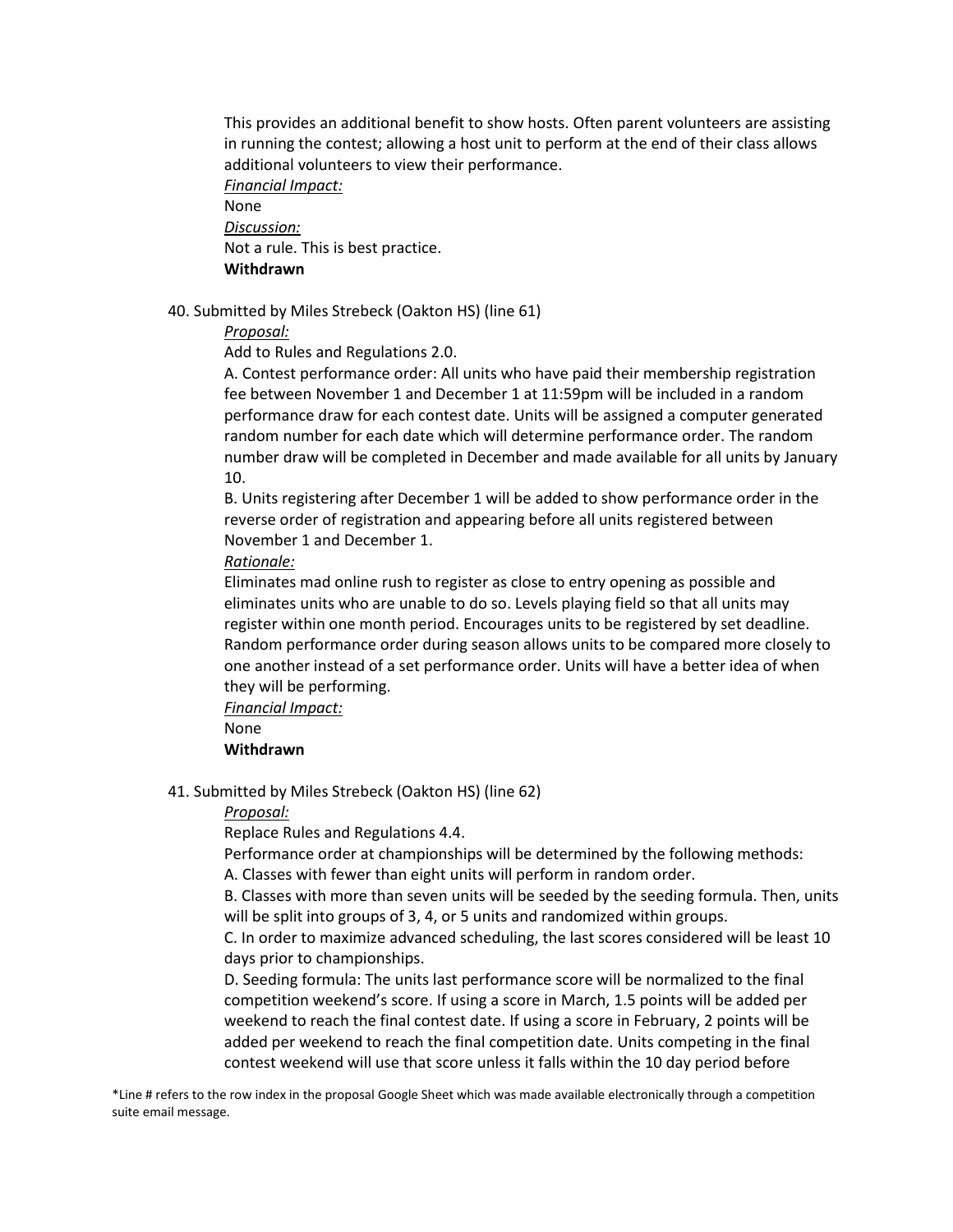championships; in that case the prior score available will be used.

E. Promoted units that did not compete in the new class will be inserted into the middle of the seeding.

*Rationale:*

Rewards success during competition season. Allows for better comparison of units at championships.

*Financial Impact:*

None, although additional time needed for scheduling.

*Discussion:*

Friendly amendment to change to Performance order for Championships will be determined by regional EBOD.

*Vote:*

**Motion to move forward to the September meeting with friendly amendment. Yea – 20 Nay- 0 Abs- 0 Motion carries.**

42. Submitted by Miles Strebeck (Oakton HS) (line 63)

# *Proposal:*

Rewards success during competition season. Allows for better comparison of units at championships.

*Rationale:*

Replace Rules and Regulations 4.4.

The process of determining performance order for Championships will be determined by each region's EBOD and will be available publicly by January 1. The process will be posted to the website and sent to unit directors.

*Financial Impact:*

None

*EBOD Discussion:*

# **Withdrawn**

43. Submitted by Grant Butters (South County HS) (line 64)

# *Proposal:*

Performance order for all divisions throughout the regular season should be decided at random. Championships should be seeded by the highest scores given at AIA contests. *Rationale:*

The performance order at a contest can have an effect on the outcome. As long as an organization gets their registration and fees in by the deadlines, there should be no penalty. AIA should not be rewarding the first person to click submit.

As championships continues to grow, doing prelims and finals on the same weekend has become impossible. The final run of the season should be determined by the work a unit has put in throughout the season.

\*WGI uses registration timestamp to determine performance order for prelims at their regional events, but the same units will get 2 runs at that regional and the run for finals will be seeded by score.

# *Financial Impact:*

None, Competition Suite has a tool to make all this happen.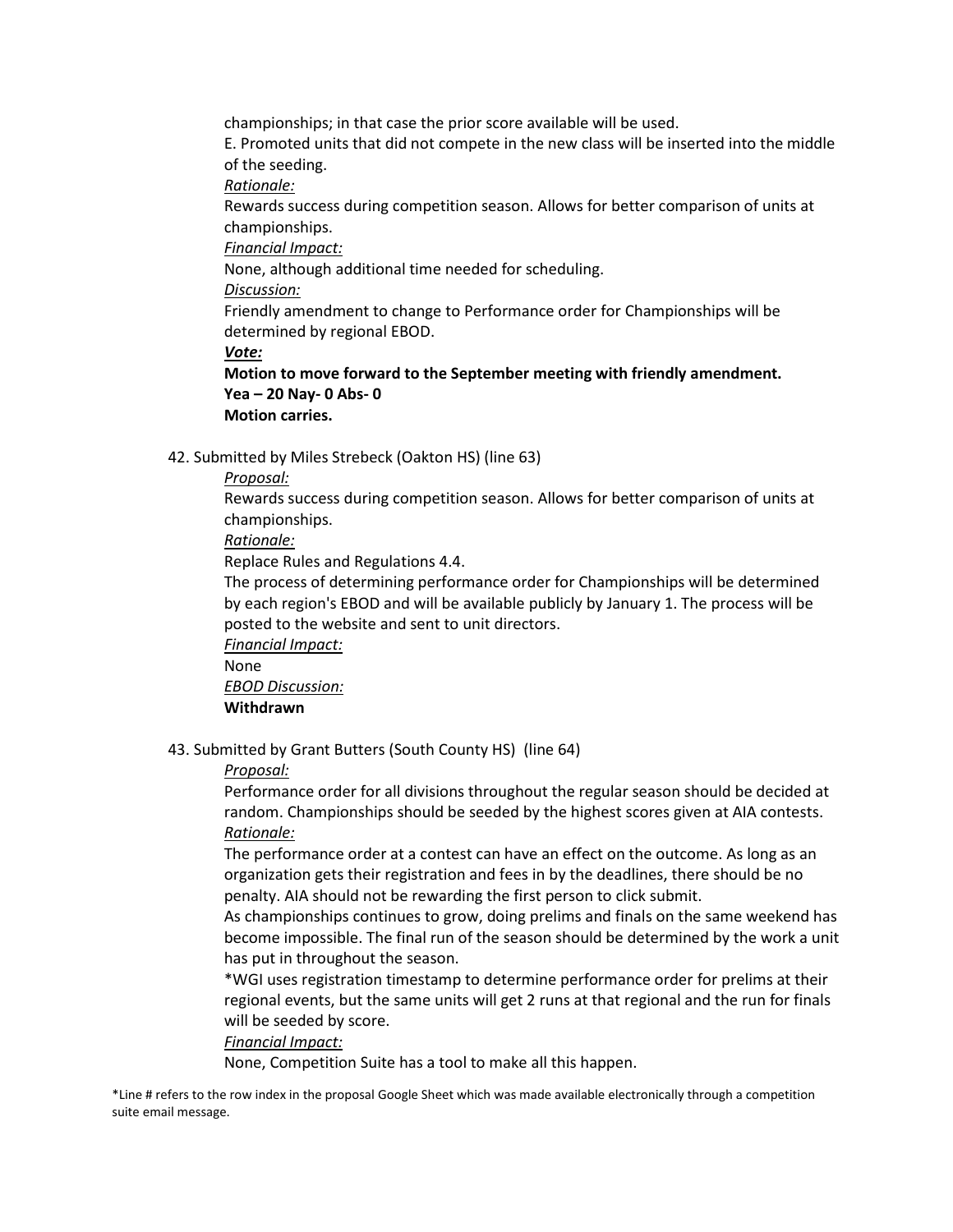#### **Withdrawn**

44. Submitted by Grant Butters (South County HS) (line 65)

*Proposal:*

Percussion units competing in WGI should compete in the same class at AIA contests. *Rationale:*

WGI percussion has clearly stated the difference in classes is based on skill sets, not scores. A unit doing basic skills should not be competing against units performing intermediate skills.

*Financial Impact:*

None

*Discussion:*

Friendly amendment to add exception for regional A classes. Parallel in marching band you can compete up if you want.

*Vote:*

**Motion to move forward to September meeting.**

**Yea – 9 Nay- 4 Abs- 9**

**Motion carries.**

45. Submitted by Grant Butters (South County HS) (line 66)

# *Proposal:*

All venues must have 70'x100' performance area. (60x90 performance space with a 5' safety zone around the perimeter)

The announcers table cannot be inside safety zone and should not be in the middle of the spectator

seating.

*Rationale:*

This is in the WGI rule book for safety reasons. AIA should not discourage groups from getting full sized tarps in preparation for Dayton by allowing local shows to have performance areas that are too small.

The announcers table causes a traffic jam between units setting up and spectators trying to get to their seats. When it is in the stands it takes up some of the best seats in the house. The announcers table should be located off to the side or in the backside bleachers.

*Financial Impact:*

None

*Discussion:*

We do not have enough venues available to enforce this rule. If we already follow the WGI rules then we don't need this to be added to the by-laws. We need to do a better job of making sure that percussion gets assigned to venues that can accommodate these groups. If we are going to not provide this then we need to have a different amendment.

*Vote:*

**Motion to vote to move forward to September meeting. Yea – 17 Nay- 4 Abs- 1 Motion carries.**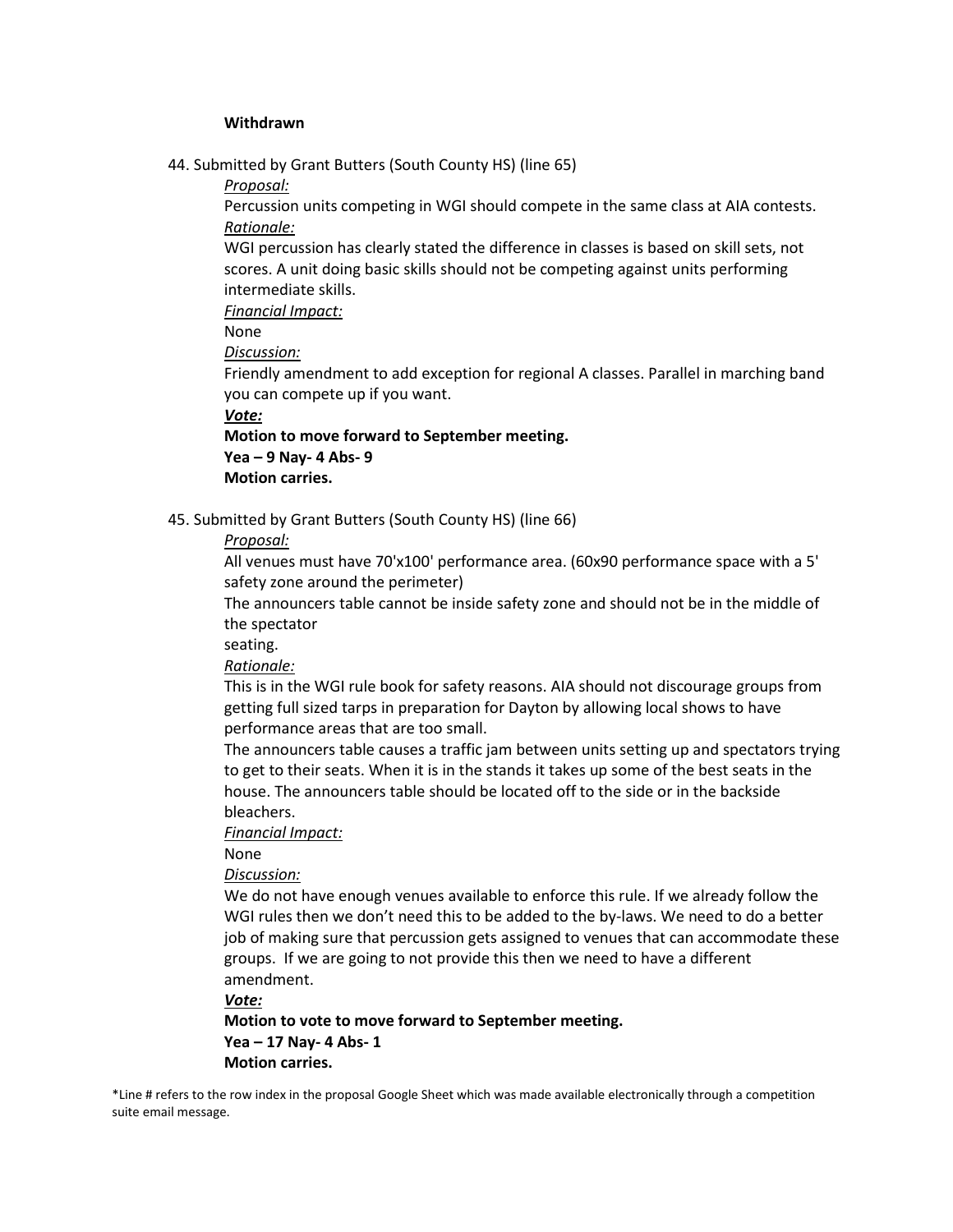46. Submitted by John Booker (Panther Creek Indoor Guard) (line 67)

*Proposal:*

This is regarding guard competitions. Splitting the guards across two schools is not desirable.

*Rationale:*

Splitting creates dissonance between Varsity and JV. When they are together, they support each other.

Logistically, it adds difficulty getting parental support when groups are split. Financially, it costs us more to send trucks to two different locations.

Sometimes it's not possible to have two teachers at two locations simultaneously. *Financial Impact:*

Having JV and Varsity competitions at two different schools adds additional cost to our program.

Anecdotally, the crowds at both schools seem "small". I can't imagine hosts benefiting financially.

# **Member not in attendance. Withdrawn automatically.**

47. Submitted by Ruth Corder and Nancy Ro (Contest Coordinators) (line 68)

*Proposal:*

For all divisions -- To eliminate the timestamp process for unit placement for regular season scheduling and incorporate the use of the randomization tool in CompetitionSuite.

*Rationale:*

Due to the increased capabilities of CompetitionSuite, it would be reasonable and wise to continue to expand our use of this tool to streamline the registration and scheduling processes. CS includes a tool that can be used to randomize the contest participants that are registered as of the closing date of that contest. This option is internal to the system and is a simple "push of a button". Non-member units will manually be moved to perform first in that division. If a unit registers after the closing date, they will be added manually to perform after any non-member units that may be registered. *Financial Impact:*

None *Vote:*

**Motion to move forward to September meeting. Yea – 20 Nay-1 Abs-1 Motion carries.**

48. Submitted by Ruth Corder and Nancy Ro (Contest Coordinators) (line 69)

# *Proposal:*

All divisions -- The maximum number of units at a contest site should be changed to 50. *Rationale:*

With the current cap of performance units at 60 units, the contest days run very late and often times do not allow for the availability of critique for all participating units. Capping at 50 units would allow for less stressful contest environments and increased focus on the potential for instructor-judge interaction/information sharing.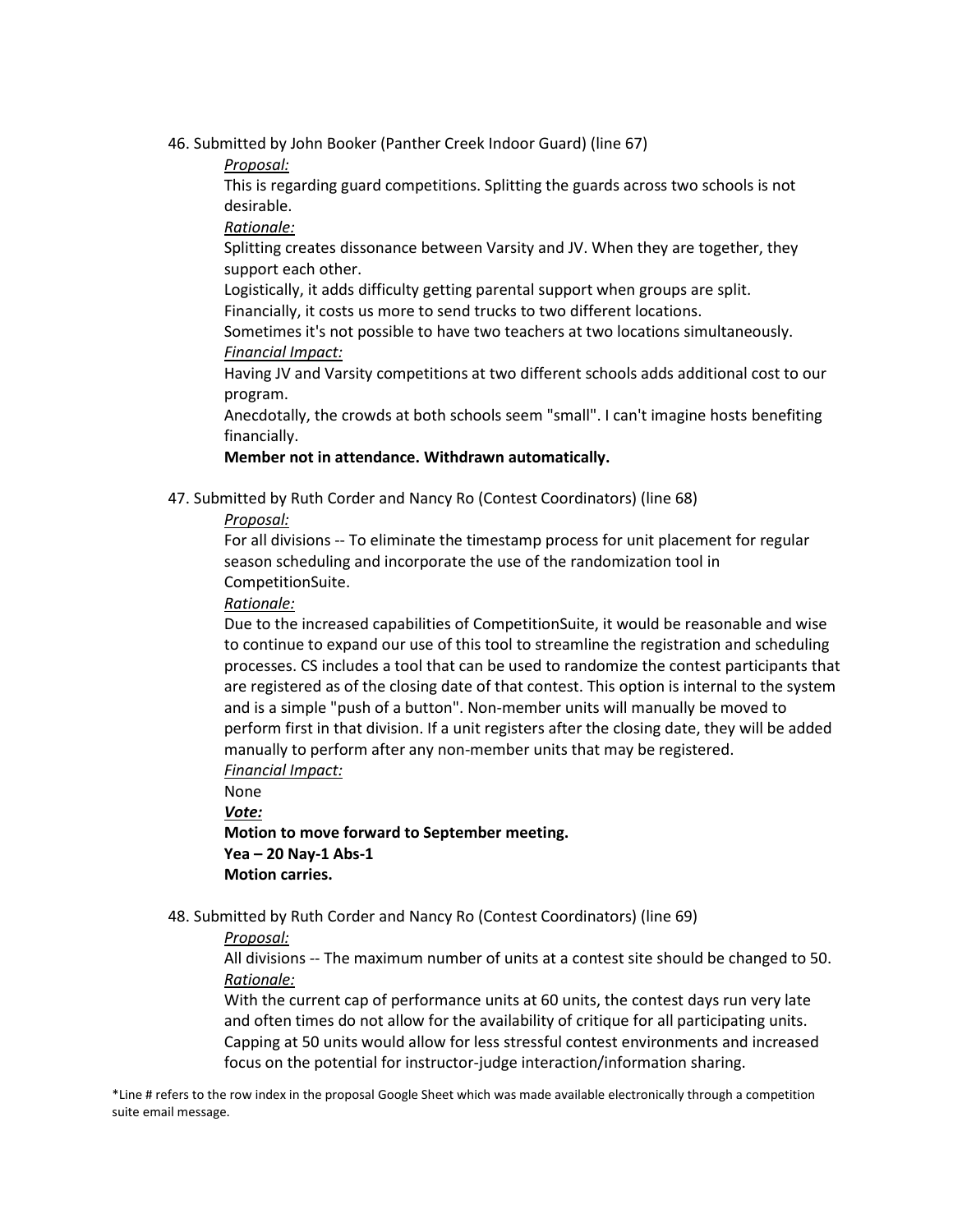*Financial Impact:* None *Discussion:* Change to current rule 2.8 *Vote:* **Motion to move forward to September meeting. Yea – 18 Nay- 3 Abs- 1 Motion carries.**

49. Submitted by Ruth Corder and Nancy Ro (Contest Coordinators) (line 70)

*Proposal:*

All divisions -- Utilize the CompetitionSuite scheduling tool starting with the 2018 season *Rationale:*

Utilizing the scheduler internal to CS will continue to incorporate the tools within CS to ensure consistency across the North and South sections. A standard templates (one for Guard first and one for Percussion first) will be developed and used across AIA contests as appropriate.

*Financial Impact:*

None

#### **Withdrawn**

50. Submitted by Ruth Corder and Nancy Ro (Contest Coordinators) (line 71)

*Proposal:*

All divisions -- Only one contest will be scheduled per weekend in both the North and South regions, meaning no double show weekends will be scheduled *Rationale:*

While the intent of double show weekends is to allow for greater exposure for all performing groups, the stress on the judges panels is high, the participating sites are limited in their financial impact and outfitting each site as fully operational sites is challenging. Additionally, this may incentivize units to attend other available contests. *Financial Impact:*

None

*Discussion:*

Concern about limiting performance opportunities for groups. Mathematically this could become an issue as we continue to grow if we are also limiting the number of groups that compete at each competition.

*Vote:*

**Motion to move forward to September meeting. Yea – 2 Nay- 18 Abs- 2 Motion fails.**

51. Submitted by Rachel White (Assembly Line) (line 72)

*Proposal:*

All Event Partners of the current season must provide 2-3 volunteers (experienced in running a competition) to assist the running of Championships events for at least one six hour shift each.